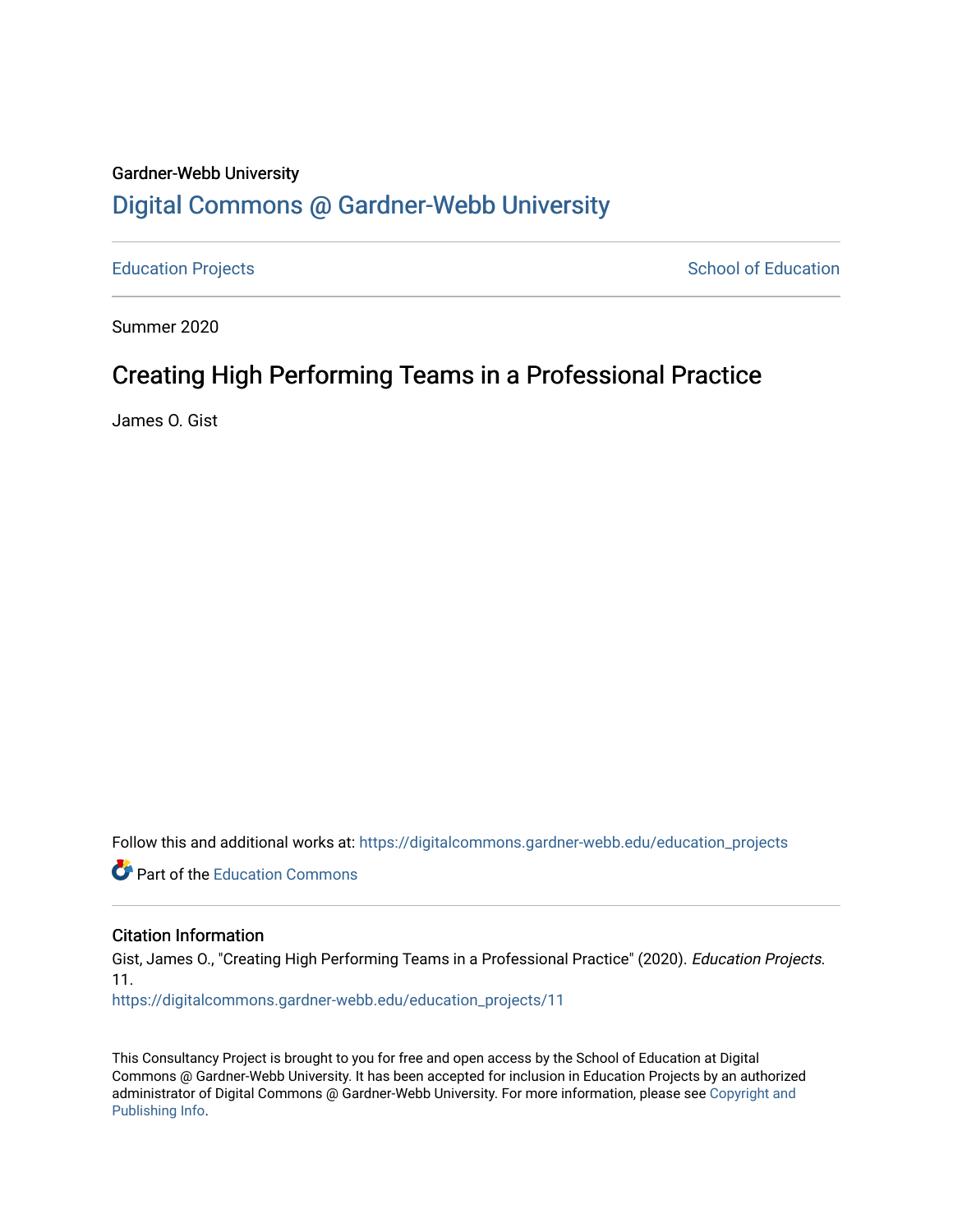## **Consultancy Project Executive Summary**

| Organization:             | Gardner-Webb University School of Education                         |
|---------------------------|---------------------------------------------------------------------|
| Project Title:            | <b>CREATING HIGH PERFORMING TEAMS IN A</b><br>PROFESSIONAL PRACTICE |
| Candidate:                | James O. Gist                                                       |
| <b>Consultancy Coach:</b> | Dr. Jeffrey Hamilton                                                |
| Defense Date:             | July 14, 2020                                                       |
| Authorized by:            | Dr. Kareem Sprattling, Owner Latta Family Dentistry                 |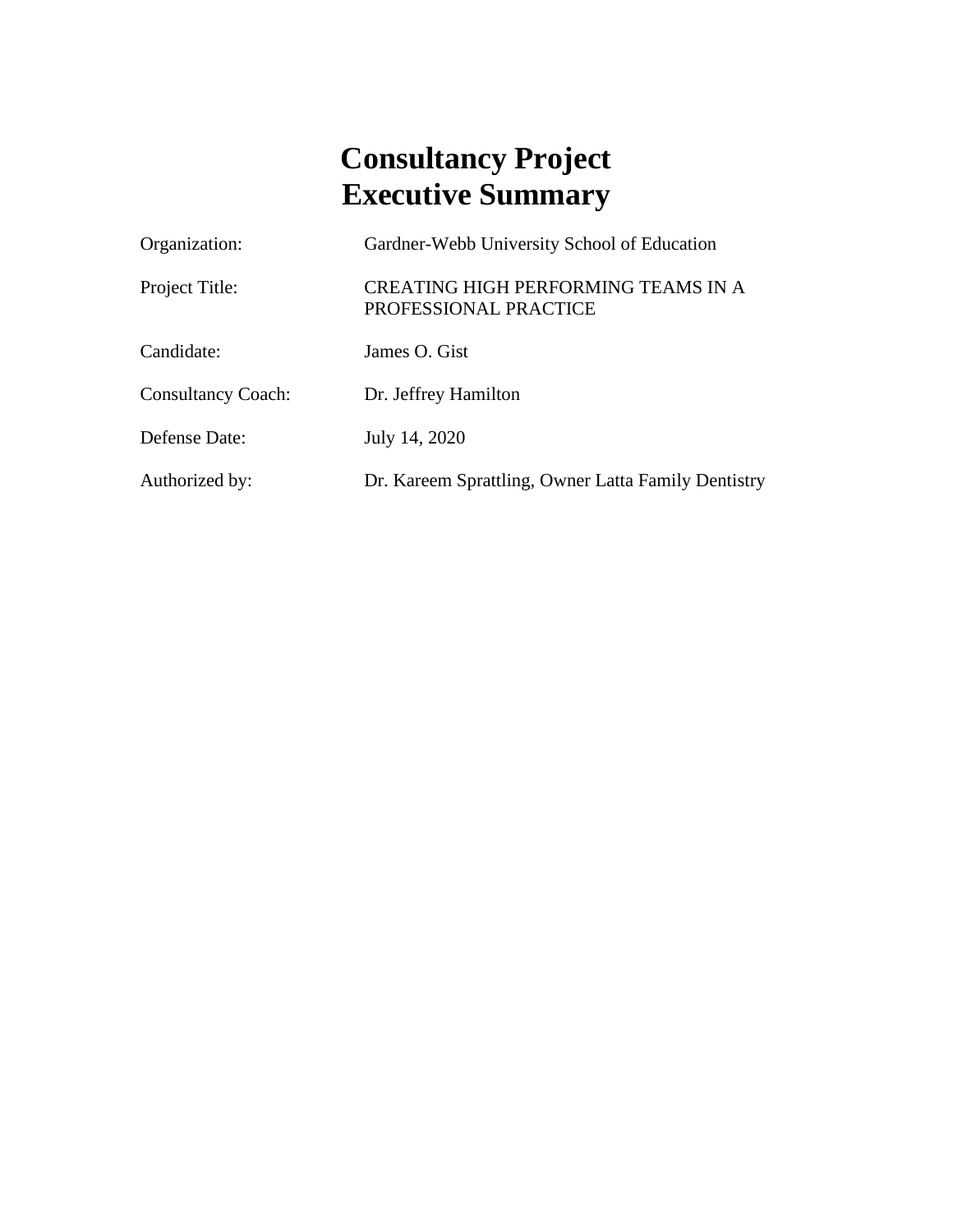#### **Approval**

This consultancy project was submitted by James O. Gist under the direction of the persons listed below. It was submitted to Gardner-Webb University School of Education and approved in partial fulfillment of the requirements for the degree of Doctor of Education at Gardner-Webb University.

\_\_\_\_\_\_\_\_\_\_\_\_\_\_\_\_\_\_\_\_\_\_\_\_\_\_\_\_\_\_\_\_\_\_\_\_\_\_ \_\_\_\_\_\_\_\_\_\_\_\_\_\_\_

Dr. Jeffrey Hamilton, Faculty Advisor Date Gardner-Webb University

Dr. Kareem Sprattling, Site Advisor Date Owner

\_\_\_\_\_\_\_\_\_\_\_\_\_\_\_\_\_\_\_\_\_\_\_\_\_\_\_\_\_\_\_\_\_\_\_\_\_\_ \_\_\_\_\_\_\_\_\_\_\_\_\_\_\_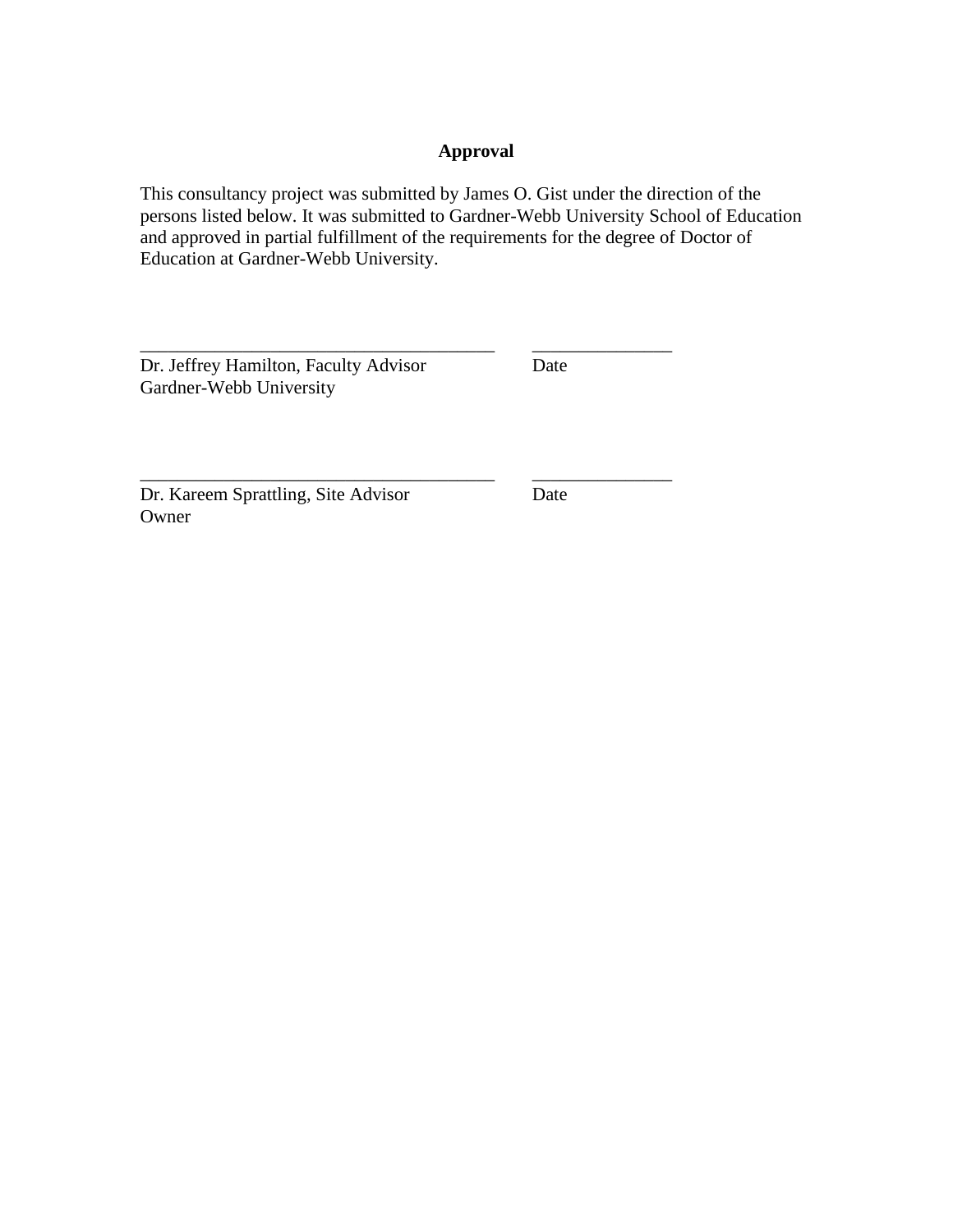#### **Acknowledgements**

I would like to acknowledge everyone who encouraged and assisted me on this journey to fulfilling a personal goal of mine. Receiving this doctoral degree has been a dream of mine for some time now. The road has been challenging and at times felt dim, but thanks to my love, Christen, I never felt the urge to quit. With her encouragement and strong natured advice, giving up was never an option. I would also like to acknowledge my classmates and fraternity brothers who always had a positive comment and advice to give. Last, but definitely not least, I must mention my children, James Ashby, Nyla, Saniya, Joshua, and Janese, who were my true motivation.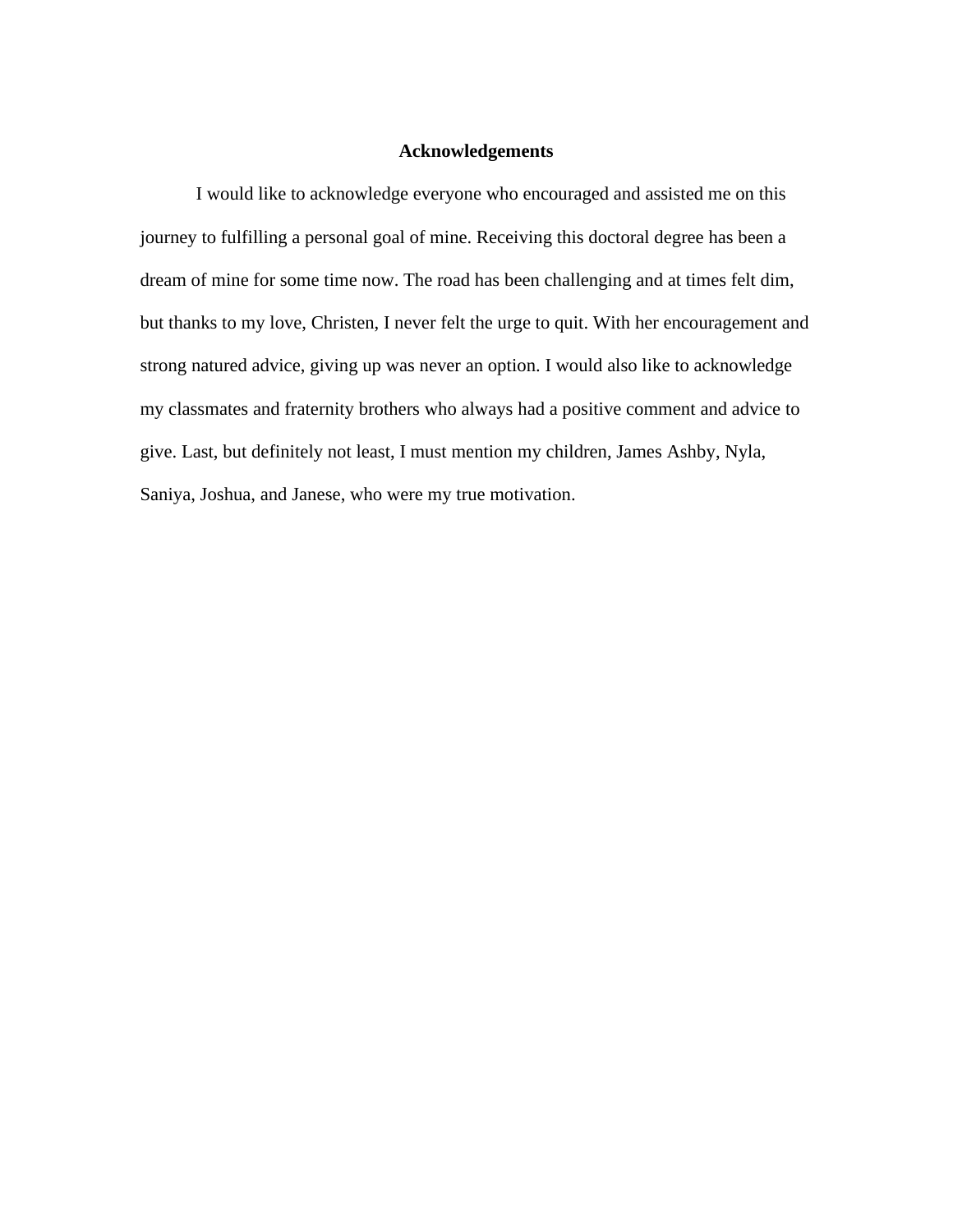#### **Abstract**

CREATING HIGH PERFORMING TEAMS IN A PROFESSIONAL PRACTICE. Gist, James O., 2020: Consultancy Project, Gardner-Webb University.

Latta Family Dentistry is a small rural dental office located in Latta, South Carolina. The owner, Dr. Kareem Sprattling, is looking to provide affordable dental care and would love to open another office in a similar town. In order for him to open a new office, he must first improve the effectiveness of his current team and improve on structures already in place such as technology, the website, and the current efficiency while attracting new patients. Challenges this dentistry faced ranged from a revolving door of new employees, people working within a silo, the need for a much updated website, and technology. As a focal point of this project, I aim to add to the interview process by creating questions that will attract team-oriented candidates. In addition, this project will aim to assist with morale through incentives and rewards. This project emphasized effective collaboration among the staff, which sparked ongoing improvements to their website and technology. Results of this project were favorable and progress has definitely been achieved, even though all work and improvements have not been fully implemented. As of now, the number of new patients has increased (not yet meeting the established goal), the staff is stable with the same employees for the last year and a half, new patients can now download forms to bring with them to their appointment, and tablets have been ordered for a smoother check in process.

*Keywords*: team-building, collaboration, professional development, leadership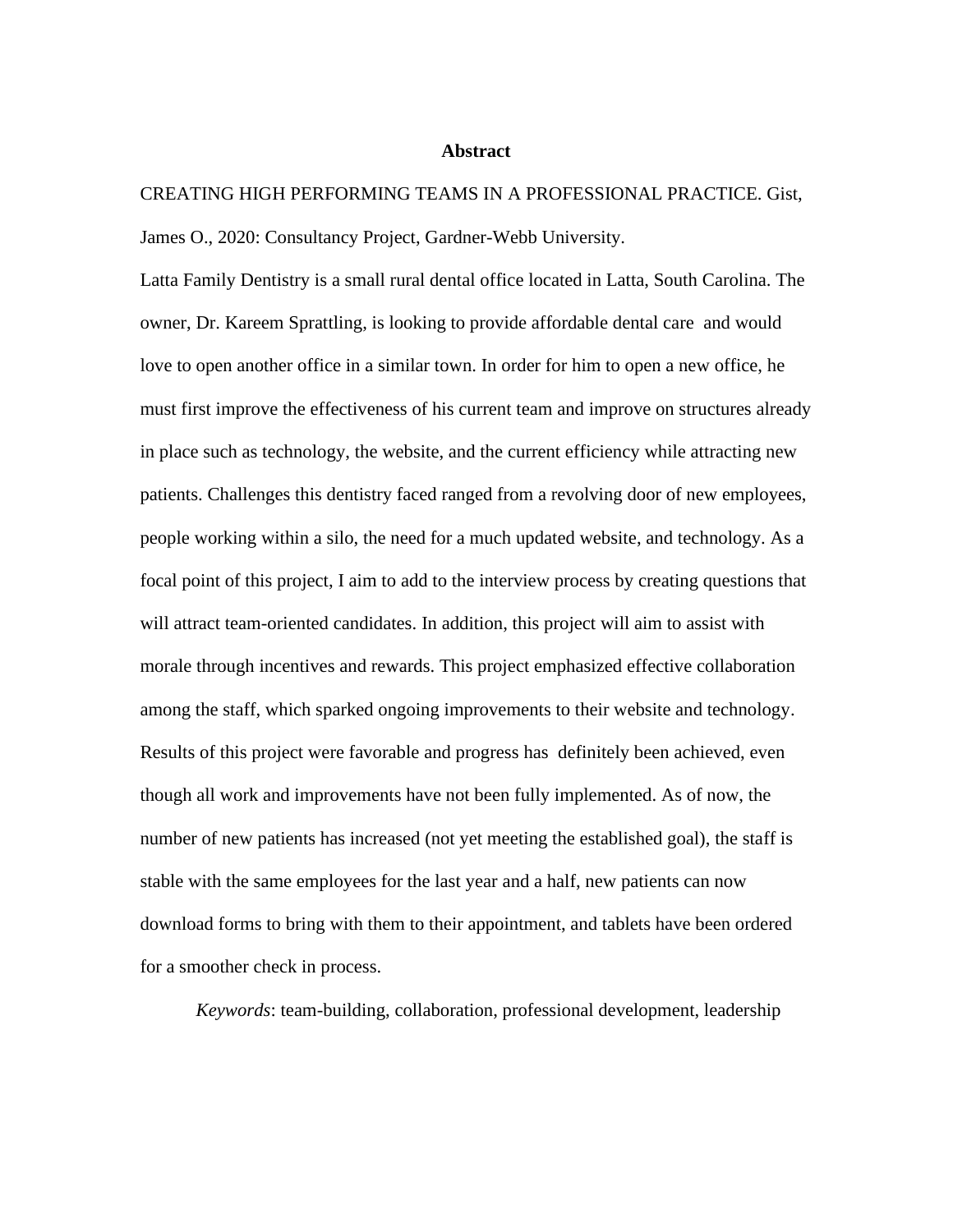#### **Table of Contents**

| 1              |  |
|----------------|--|
|                |  |
|                |  |
|                |  |
| 2              |  |
|                |  |
|                |  |
|                |  |
|                |  |
|                |  |
|                |  |
|                |  |
|                |  |
|                |  |
| 3              |  |
|                |  |
|                |  |
| $\overline{4}$ |  |
|                |  |
|                |  |
|                |  |
|                |  |
|                |  |
|                |  |
| 5              |  |
| 6              |  |
|                |  |
|                |  |
| 7              |  |
| 8              |  |
| 9              |  |
|                |  |
|                |  |
|                |  |
|                |  |
|                |  |
|                |  |
|                |  |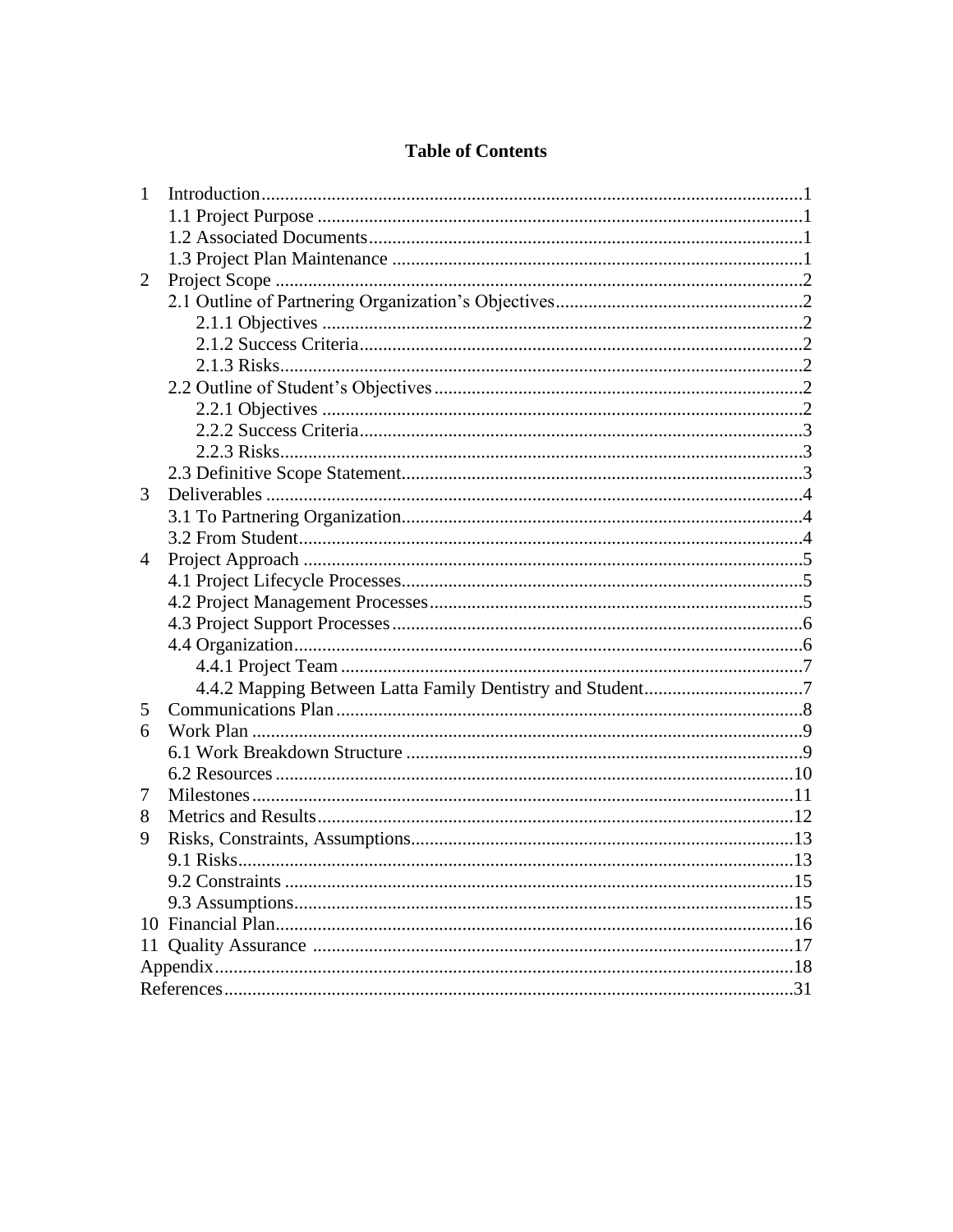#### **1 Introduction**

#### **1.1 Project Purpose**

Latta Family Dentistry is a small town dentist office dedicated to educating the small community of Latta, South Carolina. The founder and owner, Dr. Kareem Sprattling, is from a small town in northeastern South Carolina and started dentistry to ensure that families with low means and insufficient insurance would still have the benefits of seeing a dentist thus creating long-term dental health. After years of being in business, the founder would love to see his dentistry expand to other places. In order for this business to thrive, the owner has made it clear that he would love to establish a structure conducive to expansion. This is where creating high-performing teams will come into place to assist this local small town business grow into the business model the owner has deemed for his business.

So far, training and establishing functional teams needed for expansion have been a challenge to the owner. This business has seen everything from incompetence in employees to embezzlement. This project is to investigate, find, and create structures that will develop a high-performing team so the owner can effectively expand the dentistry. Latta Family Dentistry is resolute in its efforts to educate low-income families on the importance of good dental health. Foreseeable challenges will include hiring and retaining dedicated staff with the pay offered and motivation to work with the targeted population.

#### **1.2 Associated Documents**

Appendix A: Meeting Agenda template Appendix B: Meeting Norms Appendix C: Interview Questionnaire Appendix D: Incentive Program for Latta Family Dentistry Appendix E: Advertisement Appendix F: Latta Family Dentistry Patient Satisfaction Survey Appendix G: Latta Family Dentistry Staff Team-Building Satisfaction Survey Appendix H: Professional Literature Review

#### **1.3 Project Plan Maintenance**

Any changes or updates went through the owner, Dr. Sprattling. In order to update or change anything, an email went to the owner stating the update. The update was then placed on the agenda. After discussion, the owner would approve or deny.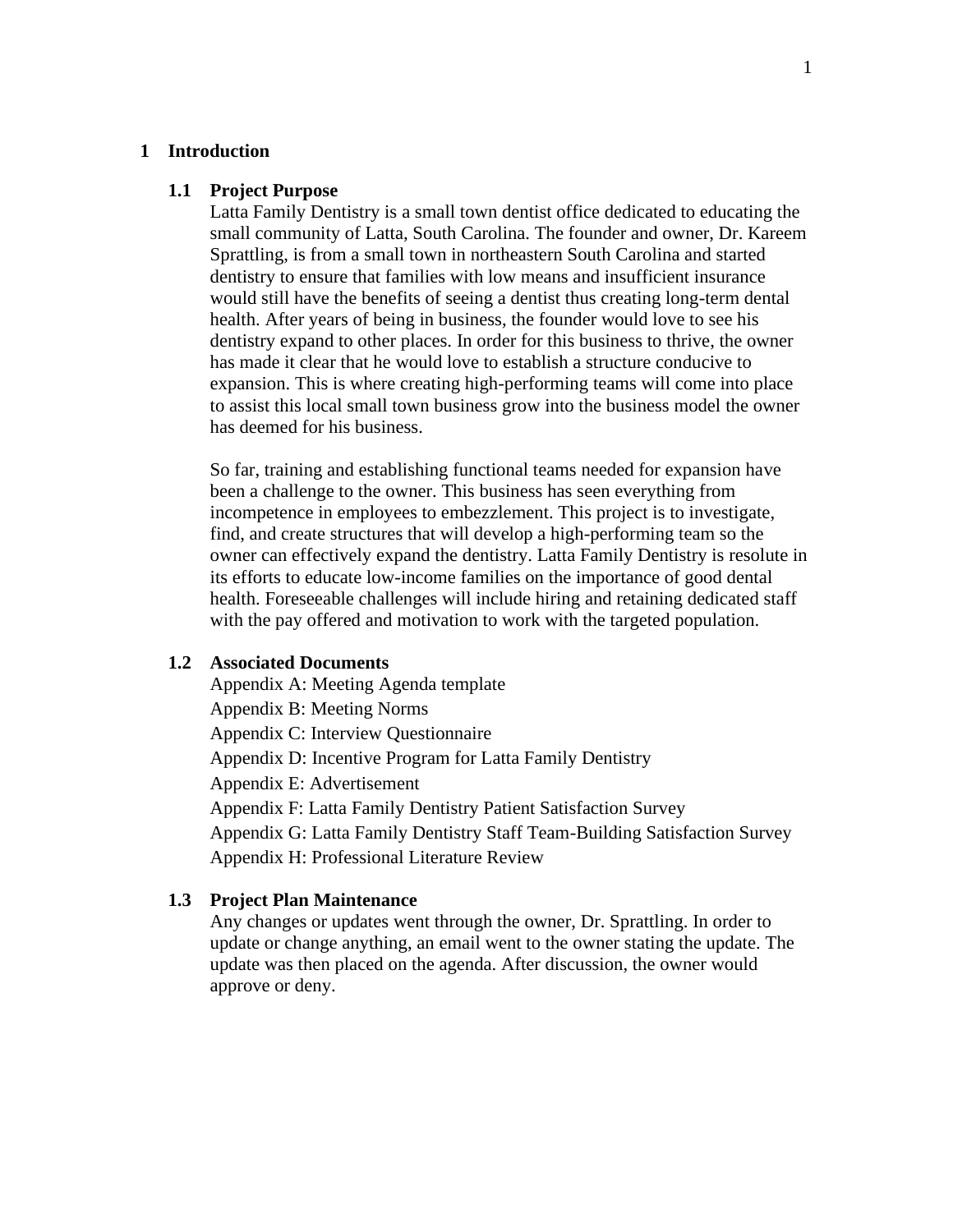#### **2 Project Scope**

#### **2.1 Outline of Partnering Organization's Objectives**

#### **2.1.1 Objectives**

For this project, the SMART Objectives were

- increase the number of staff members (currently have three) by the spring of 2020,
- conduct monthly professional development centered around team building and collaboration, and
- increase the number of new patients by 10% each quarter.

#### **2.1.2 Success Criteria**

Success for project will be identified by

- establishing human resource needs,
- receiving 80% or more satisfaction rate on employee surveys, and
- meeting the desired new enrollment of new patients and 80% or higher satisfaction rate on patient surveys.

#### **2.1.3 Risks**

With any improvement to an organization, there will be risks. Going into this project, the risks were

- ❏ *Unneeded positions –* As this organization looks to expand, there could be a rush to develop and hire for positions that are not beneficial to the vision and also will also lead to loss of money*.*
- ❏ *Can lose sight of vision –* With any endeavor, it is crucial to stay focused on the vision. Losing that focus is always a risk and would be detrimental to this project. When you lose sight of your vision, the organization can be pulled in all directions except for forward.
- ❏ *Loss of employees –* Losing employees will delay the growth of this organization, which is one of the main goals of this project. Without the employees to function as a team, there is no project and no expansion.
- ❏ *Loss of revenue* **–** With creating unneeded positions, an organization will definitely lose revenue. For this project, revenue is a major component needed for an organization to expand.

#### **2.2 Outline of Student's Objectives**

#### **2.2.1 Objectives**

My objectives as a student for this project include

- assisting the organization with their growth goals,
- developing my leadership skills, and
- developing a plan that can assist other small businesses grow.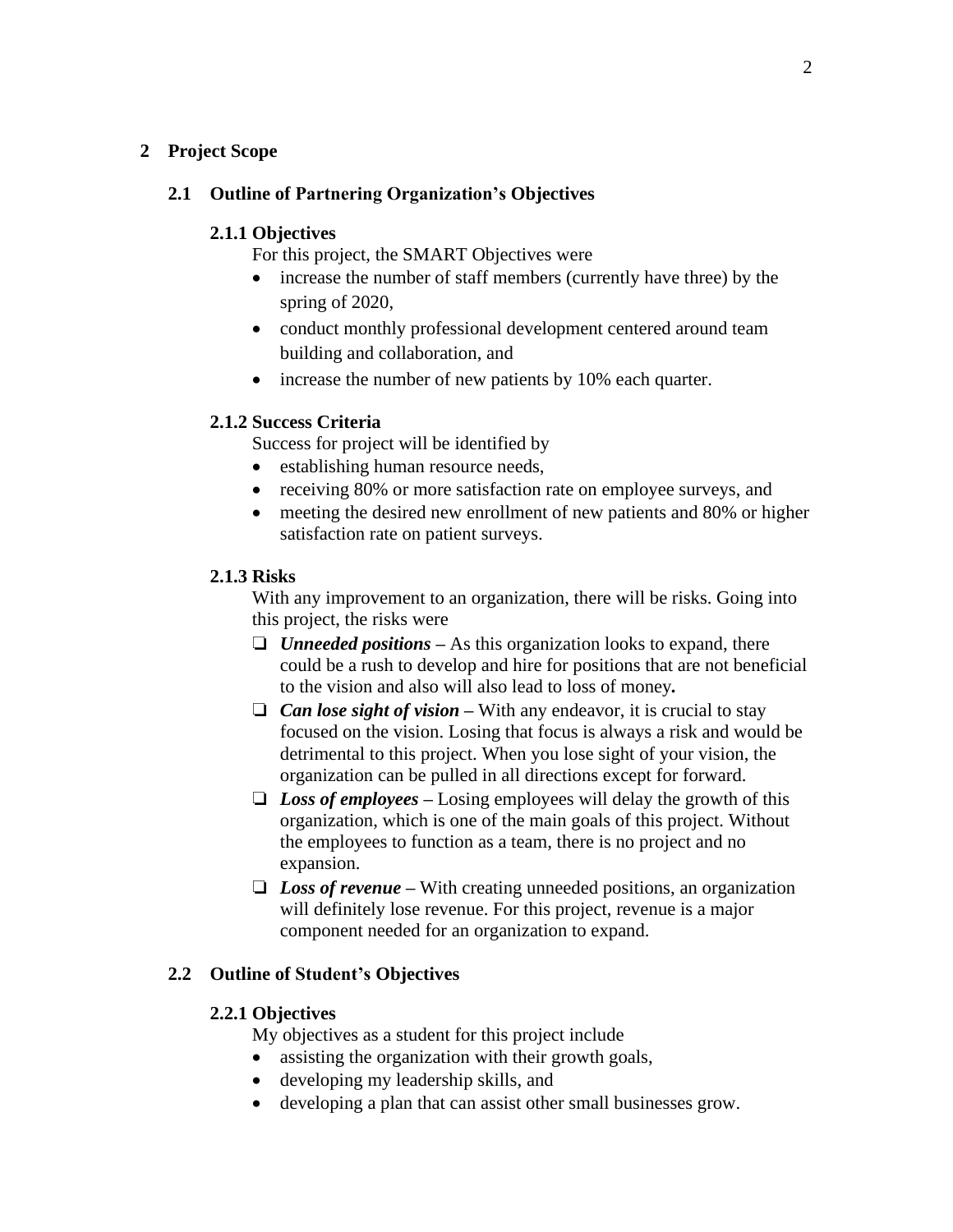#### **2.2.2 Success Criteria**

Success will be determined by

- being perceived as an effective leader,
- being referred to other small businesses, and
- being a factor of the organization seeing growth and improvements.

#### **2.2.3 Risks**

Risks include

- failing to assist the organization with their growth goals,
- growing and improving unsuccessfully as an effective leader, and
- not being referred to other small businesses.

#### **2.3 Definitive Scope Statement**

Upon completion of this project, Latta Family Dentistry will have developed high functional, collaborative teams with clear leadership, visions, and goals. In addition, this organization will become a beacon of a workplace to attract the best qualified staff in order to expand and open a new office in other underserviced parts of this area. This work is only to improve the quality of the employees and procedures for team building, collaboration, the hiring process, and branding to increase the number of new patients in order to open a new office.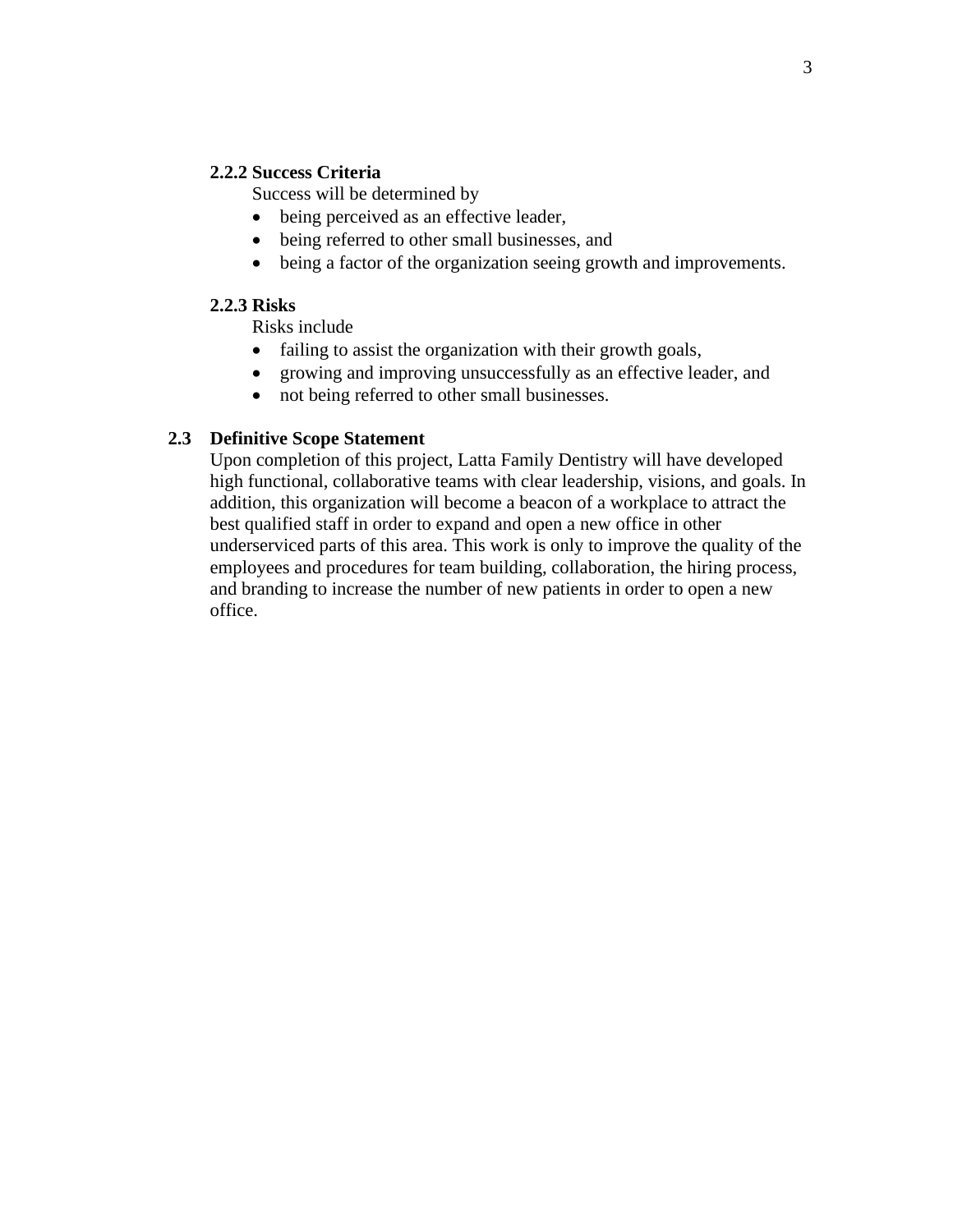#### **3 Deliverables**

#### **3.1 To Partnering Organization**

*Allocated space for collaboration –* Having a consistent space for staff meetings is an important step in establishing routines within your teams. Having a consistent place for your staff meetings creates a familiar and conducive environment for your staff. A warm and inviting environment helps to provide a safe place for collaboration.

*Meeting norms –* Creating meeting norms establishes how your meeting will be conducted. This will provide the backbone and structure of your meeting. Meeting norms allow your staff to feel safe during the meeting, which promotes collaboration and team building through respect.

*Agenda templates –* This allows the staff to be prepared for the meeting, which helps the meeting run smoothly. This will also encourage staff members to give ideas for topics, which promotes participation and a feeling of ownership.

*Team-oriented interview questionnaire –* This will allow the team to see which candidates are team oriented and fit the vision of the organization. Questions should be developed in a way that shows which candidate will fit into the new direction of the organization.

*Advertisement –* Increasing your organization's visibility in the community is always a positive when trying to increase your number of patients when trying to expand. In order to expand, you will need more patients and revenue. Word of mouth is powerful but should not be your only form of advertisement.

*Incentive program* **–** Word of mouth is powerful; but with some people, you have to give them a reason beyond great service to spread the word. Some people need to see the benefits of promoting your business to their friends and family. This is another form of advertisement that will not break the bank.

#### **3.2 From Student**

 $N/A$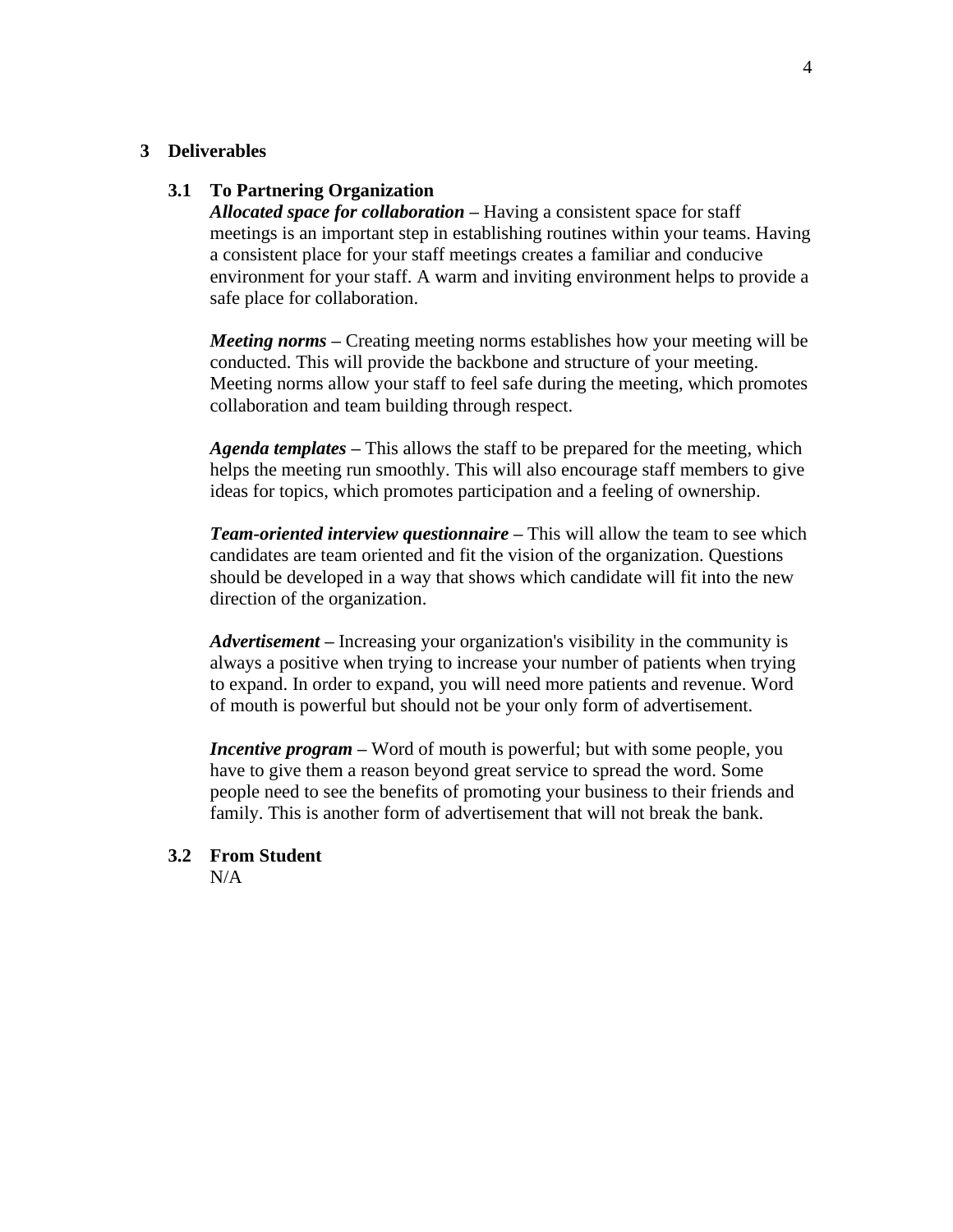#### **4 Project Approach**

#### **4.1 Project Lifecycle Processes**

The project was broken down into different phases. The first phase was an introductory phase where the owner and I talked about the goals of this project; and from there, we started with the onboarding process. We developed interview questions based around team building and collaboration. From there, we went into the second phase, which was building a culture of team building and collaboration with reading articles on team building and the skills needed. The last phase was strictly structural. We examined everything needed to build a stronger structure and increase efficiency, such as improving the website, advertisement, and technology. Each task during each phase was given a point person responsible for the implementation of that task. Any suggestions or questions would be directed to that person either during staff meetings or via email. I played the role of facilitator during the process. I was just the point person for the articles.

#### **4.2 Project Management Processes**

| <b>Activity</b>                                                                                  | <b>Person</b><br>responsible                | <b>Timeline</b>                                           |
|--------------------------------------------------------------------------------------------------|---------------------------------------------|-----------------------------------------------------------|
| Meet with Dr. Sprattling about<br>professional development topics and<br>schedule possible dates | <b>James Gist</b>                           | May 2018                                                  |
| Tour facility to create meeting space                                                            | James Gist and Dr.<br>Sprattling            | August 2018                                               |
| Schedule team building activities                                                                | <b>James Gist</b>                           | Ongoing throughout<br>year beginning in<br>September 2018 |
| Set up and schedule meeting dates                                                                | James Gist and Dr.<br>Sprattling            | Ongoing throughout<br>year beginning in<br>September 2018 |
| Developing meeting norms                                                                         | <b>Entire Staff</b>                         | August 2018                                               |
| Creating meeting agenda and email<br>agenda                                                      | Dr. Sprattling and<br><b>Office Manager</b> | Ongoing throughout<br>year beginning in<br>September 2018 |
| Advertisement on radio and Internet                                                              | Dr. Sprattling and<br><b>Office Manager</b> | Beginning October 2018                                    |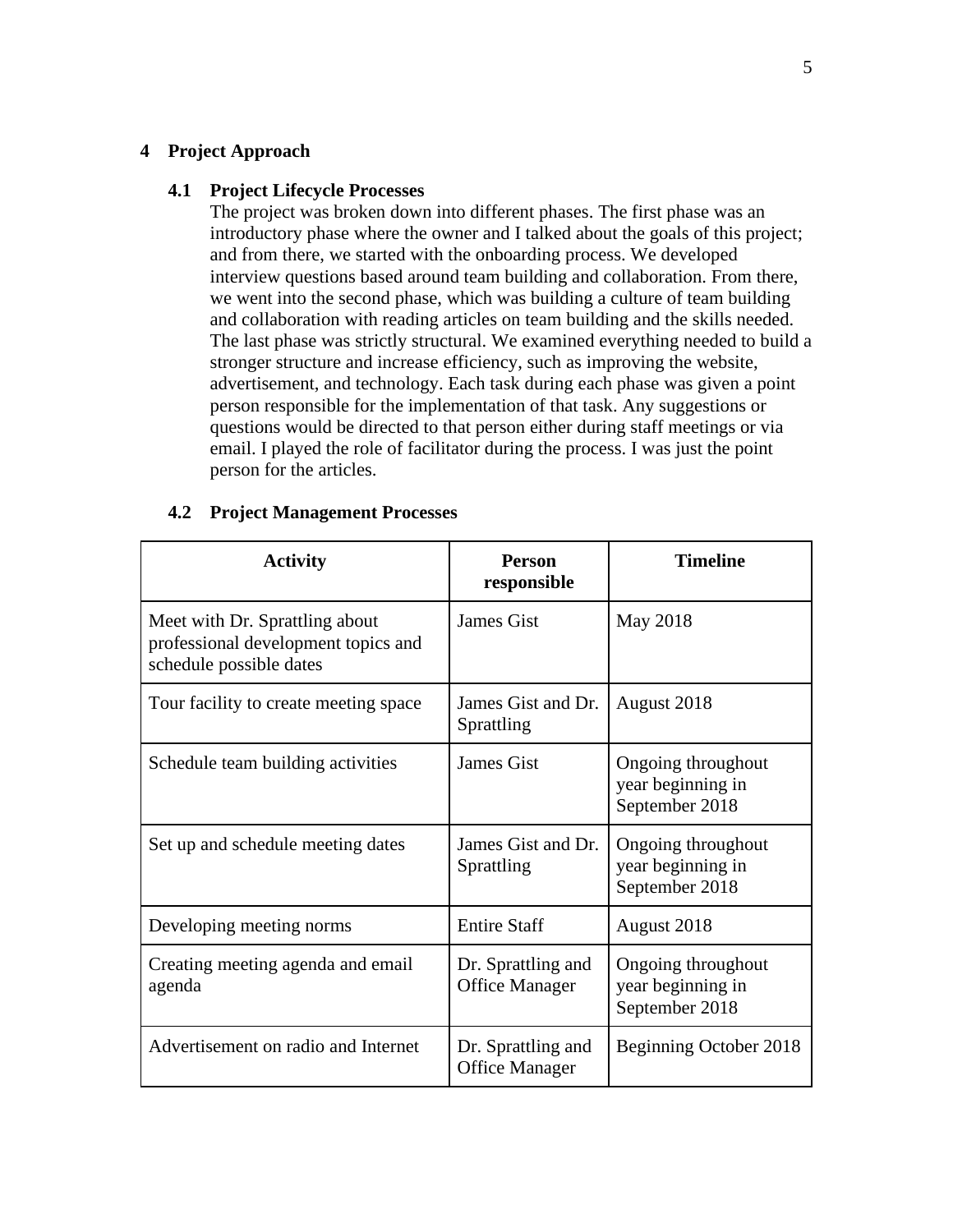| <b>Update Website</b>                                     | Office manager                              | September 2018                         |
|-----------------------------------------------------------|---------------------------------------------|----------------------------------------|
| Create incentive program for referrals                    | Dr. Sprattling and<br>committee             | Ongoing beginning in<br>September 2018 |
| Creation of interview team and<br>interview questionnaire | Dr. Sprattling and<br><b>Office Manager</b> | October 2018                           |
| Hiring and training of new staff                          | Interview team                              | November 2018 (sooner<br>if needed)    |

#### **4.3 Project Support Processes**

I conducted periodic checks via telephone to make sure processes and procedures were followed. Release of power was a particularly difficult process for the owner, which is understandable. The owner was supplied with everybody's responsibilities and was expected to inspect to make sure expectations were met. The owner even sent in friends to act as new patients to report on their experiences.

#### **4.4 Organization**

Dwiser, Founder<br>Dr. Kereem Sprattling

| Owner, Founder | <b>Dr. Kareem Sprattling</b><br>$\lfloor$ 1                                                     |
|----------------|-------------------------------------------------------------------------------------------------|
| Dentist        | <b>Dr. Jachelle Sprattling</b><br>$\boxed{3}$<br>Registered Dental Associate<br>Danielle Hardes |
|                | Certified Dental Assistant<br>Jasmen Oquendo                                                    |
|                | Receptionist<br>Marquita Manning                                                                |

Made with<br>Pingboard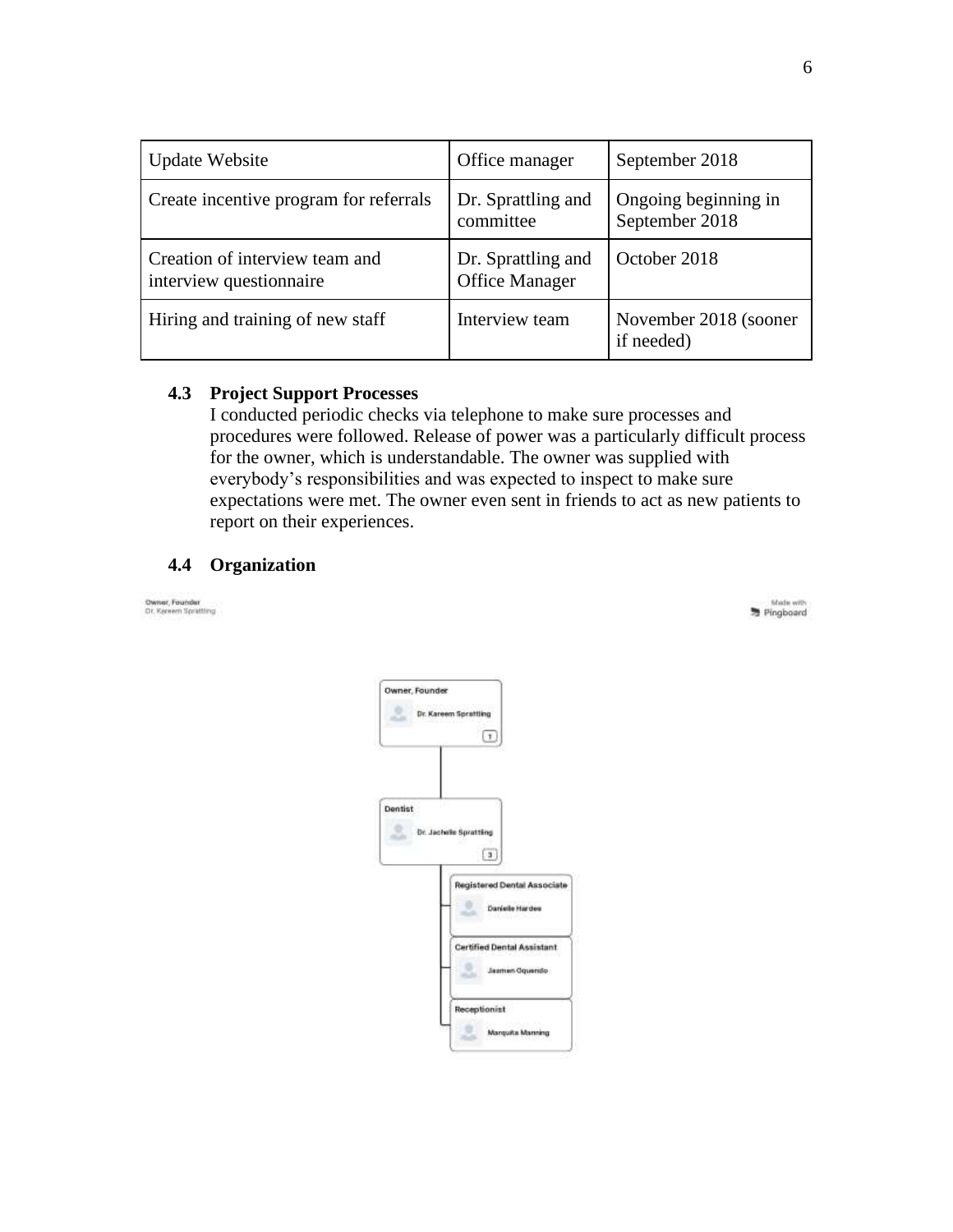#### **4.4.1 Project Team**

There was no formal structure. The tasks within the project were assigned a point person who was responsible for that particular task. Roles were based on an individual's strengths and voluntary basis. For example, Dr. Jachelle Sprattling's strength is technology, so she was given the task of technology.

#### **4.4.2 Mapping Between Latta Family Dentistry and Student**

Each staff member was given some role and/or responsibility. All roles and tasks were approved by the owner, Dr. Sprattling. In order for this project to operate smoothly, tasks were monitored by me and Dr. Sprattling. Mapping was as follows:

Owner *–* responsible for incentives, budget, communication, and final approval of any change.

Co-owner *–* responsible for updates to website and advertisements.

Registered Dental Associate *–* responsible for analyzing survey data.

Certified Dental Assistant *–* responsible for assisting with survey data and presentation and assisting with advertisements.

Receptionist *–* responsible for maintaining copies of agenda, surveys, and keeping lobby warm and friendly.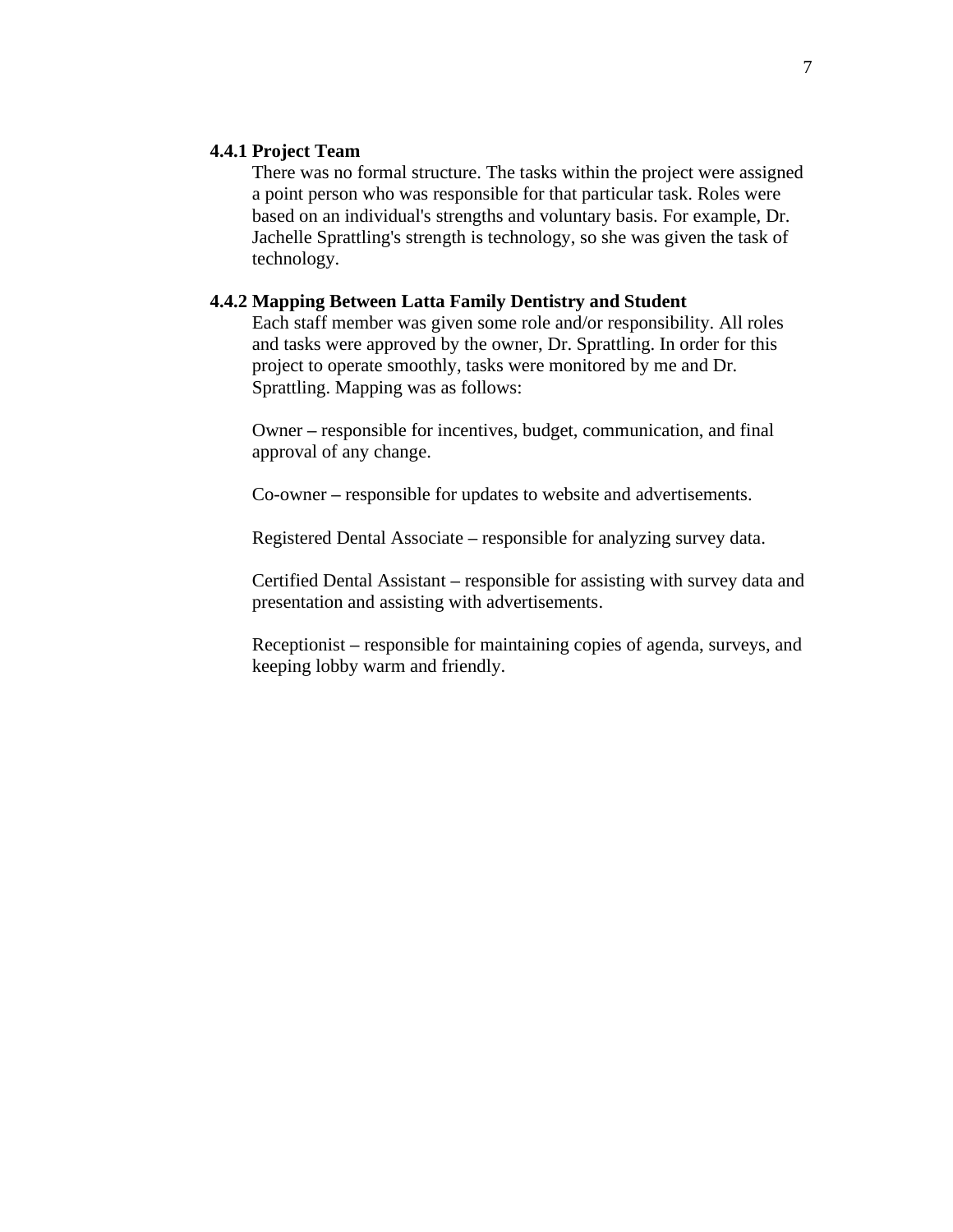#### **5 Communications Plan**

 $\Box$ 

| Who - stakeholder       | What info do they need Why do they need it |                                                                  | When will they get it   |
|-------------------------|--------------------------------------------|------------------------------------------------------------------|-------------------------|
| Dr. Kareem Sprattling   | Roles and<br>responsibilities              | To know each persons tasks                                       | In possession           |
|                         | <b>Budget information</b>                  | To make approvals                                                | As Budget needs arise   |
|                         | Information that needs<br>approval         | person who makes final approvals                                 | As decisions are needed |
| Dr. jachelle Sprattling | Technology and website<br>updates          | Person responsible for website<br>updatees and improvements      | Monthly                 |
| $R.D.A$ and $C.D.A$     | any information on<br>incentives           | To improve staff morale and assist in<br>attracting new patients | monthly                 |

#### **Internal and External Communication Plans**

#### *Internal Plan--Meeting with any internal stakeholder within the dental office*

- Dr. Kareem Sprattling
- Dr. Rachelle Sprattling
- Office Manager
- Registered Dental Associate and Certified Dental Assistant
- Receptionist

Items will be communicated through emails, face-to-face meetings, text messages, google calendar, and virtual software.

#### *External Plan–Communicating with any stakeholders outside of the dental office*

- Community members
- Existing patients
- Potential customers
- Sponsors

New information, community outreach, and any exciting news will be communicated through

- Facebook
- Instagram
- Twitter
- Emails
- Latta Family Dentistry website
- Junk mail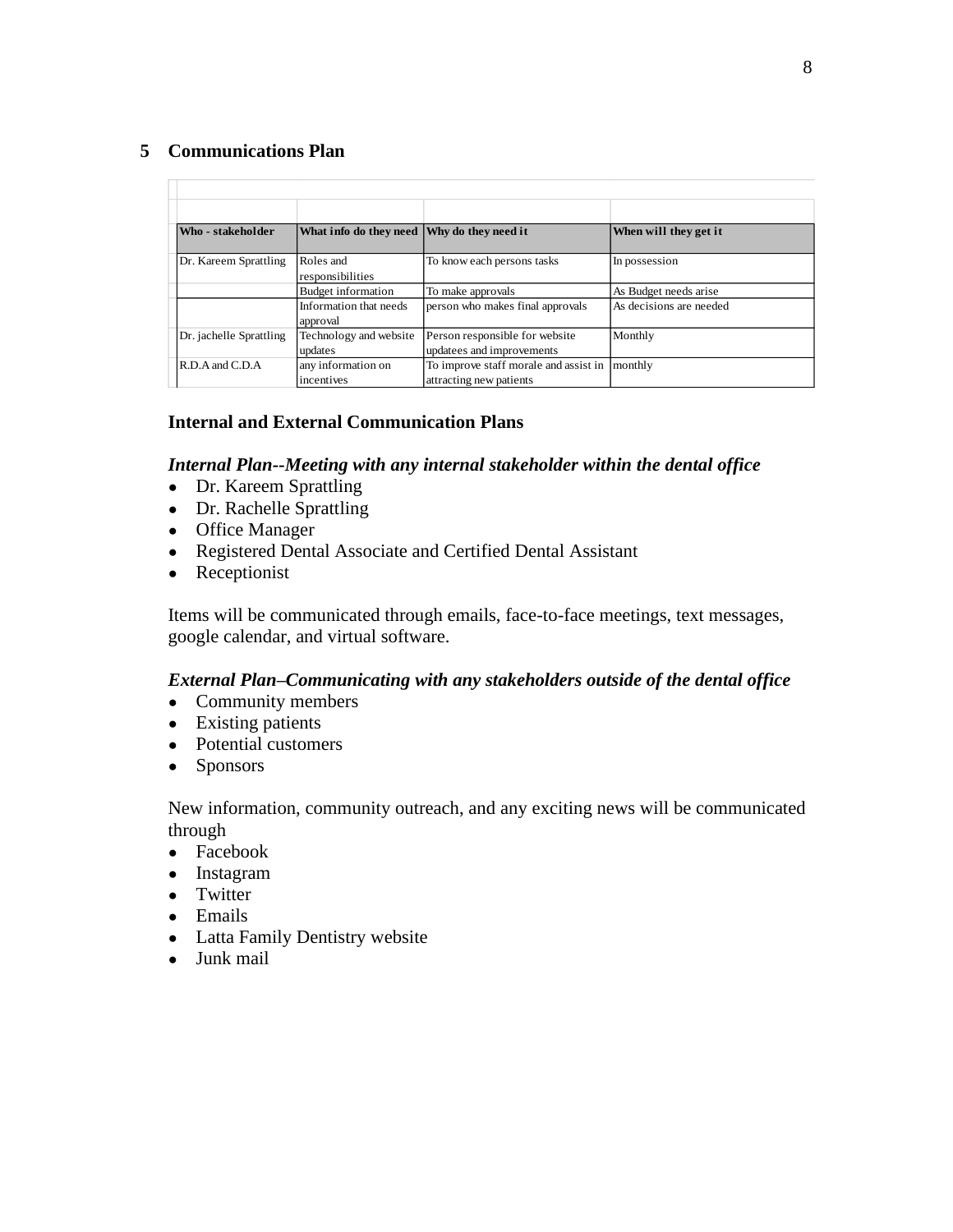#### **6 Work Plan**

During this project, several tasks were identified. Using the knowledge of the current staff, duties were assigned based on staff strengths. Because of the complexity and amount of work with certain tasks, multiple people were assigned to a task. In the chart below is a description of the task along with the person(s) responsible.

#### **6.1 Work Breakdown Structure**

- Create and maintain a consistent meeting place
- Establish and create meeting dates and times using google calendar
- Develop meeting norms
- Create and email meeting agenda at least 2 days in advance
- Create a more visible brand by using advertisement on radio, restaurants, and the Internet via Facebook, Instagram, and Twitter
- Create referral incentive program
- Create interview questionnaire that highlights attributes like collaboration
- Form interview panel
- Improve website so patients can complete the forms online and pay online

#### **Roles and Responsibilities**

| <b>Task</b>                                                                                      | <b>Person</b><br>responsible                | <b>Timeline</b>                                        |
|--------------------------------------------------------------------------------------------------|---------------------------------------------|--------------------------------------------------------|
| Meet with Dr. Sprattling about<br>professional development topics and<br>schedule possible dates | James Gist                                  | May 2018                                               |
| Tour facility to create meeting space                                                            | James Gist and<br>Dr. Sprattling            | August 2018                                            |
| Schedule team building activities                                                                | James Gist                                  | Ongoing throughout year<br>beginning in September 2018 |
| Set up and schedule meeting dates                                                                | James Gist and<br>Dr. Sprattling            | Ongoing throughout year<br>beginning in September 2018 |
| Developing meeting norms                                                                         | <b>Entire Staff</b>                         | August 2018                                            |
| Creating meeting agenda and email<br>agenda                                                      | Dr. Sprattling and<br><b>Office Manager</b> | Ongoing throughout year<br>beginning in September 2018 |
| Advertisement on radio and Internet                                                              | Dr. Sprattling and<br><b>Office Manager</b> | Beginning October 2018                                 |
| <b>Update Website</b>                                                                            | <b>Office Manager</b>                       | September 2018                                         |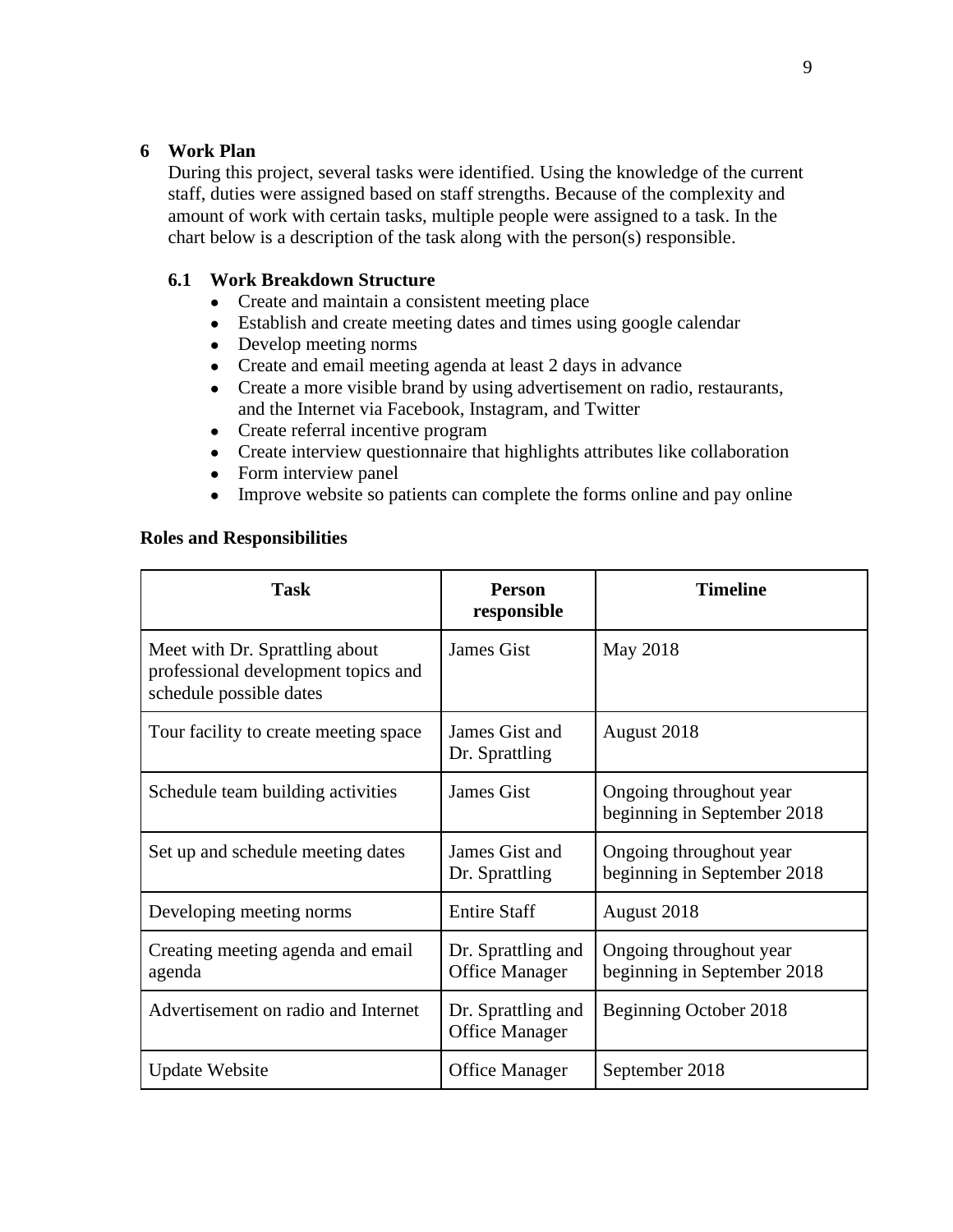| Create incentive program for referrals                    | Dr. Sprattling and<br>committee             | Ongoing beginning in September<br>2018 |
|-----------------------------------------------------------|---------------------------------------------|----------------------------------------|
| Creation of interview team and<br>interview questionnaire | Dr. Sprattling and<br><b>Office Manager</b> | October 2018                           |
| Hiring and training of new staff                          | Interview team                              | November 2018 (sooner if<br>needed)    |

#### **6.2 Resources**

During this project, certain resources were used in order to start, maintain, and finalize tasks. These resources were vital in the formation of this project. Below are the resources needed for the project:

- o Best practices on team building
- o Google Docs
- o Gmail
- o Google Meet
- o Miscellaneous items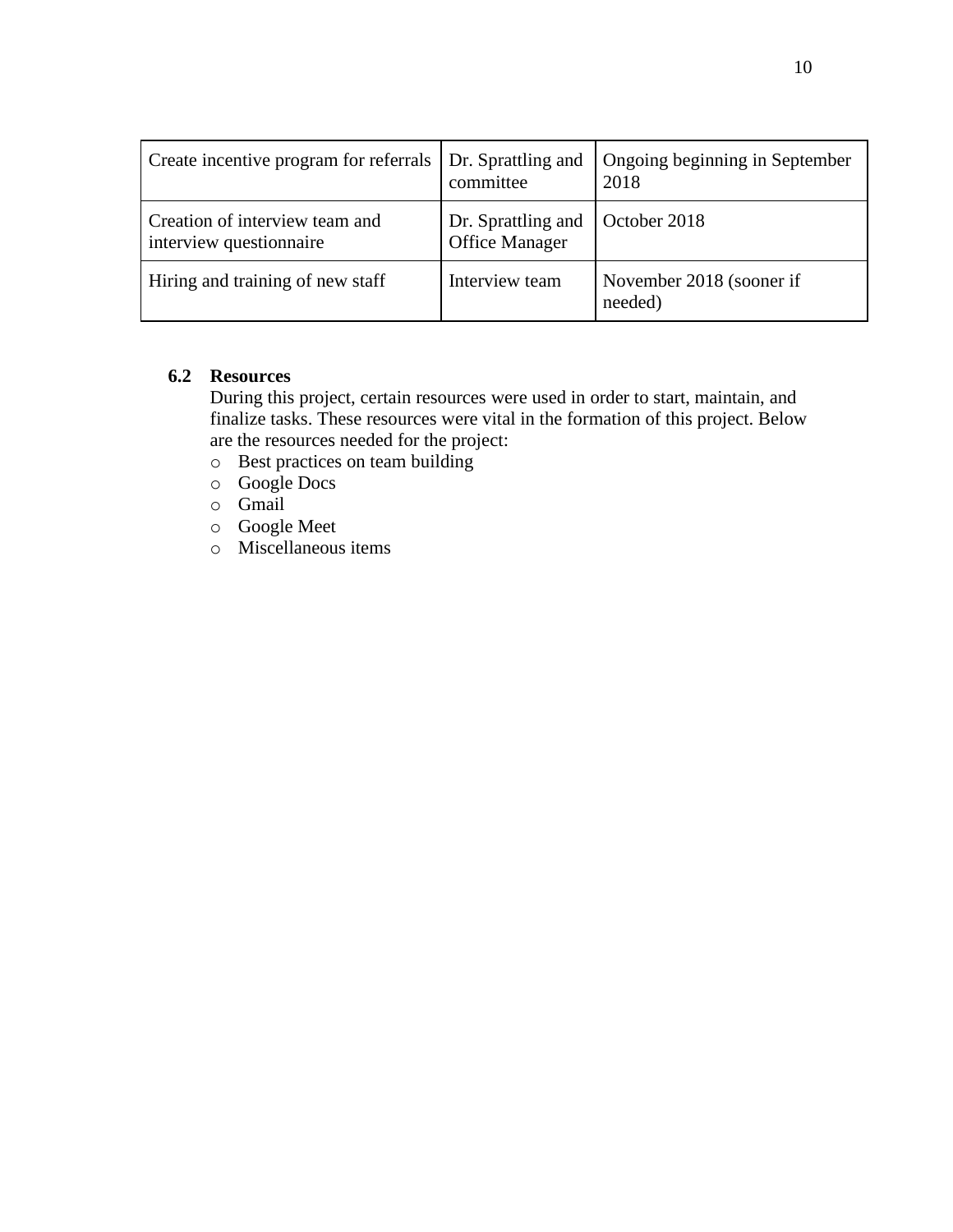#### **7 Milestones**

Milestones for the project were in three phases. Phase 1 was the set-up phase where mostly meetings and discussions took place. In Phase 2, roles and responsibilities were assigned; and in Phase 3, the actual work began. In the chart below, the milestones of this project are outlined.

| <b>Milestone</b> | <b>Title</b>                               | <b>Forecast date</b>  |
|------------------|--------------------------------------------|-----------------------|
| <b>Number</b>    |                                            |                       |
| Phase 1          | Meeting with Dr. Sprattling and Staff      | June-August 2018      |
| Phase 1          | Meeting Norms developed                    | August 2018           |
| Phase 1          | Team building interview questions selected | August 2018           |
| Phase 2          | Assignment of roles and responsibilities   | October 2018          |
| Phase 3          | Website                                    | December 2018-ongoing |
| Phase 3          | Incentive programs                         | December 2018-ongoing |
| Phase 3          | Advertisement                              | December 2018-ongoing |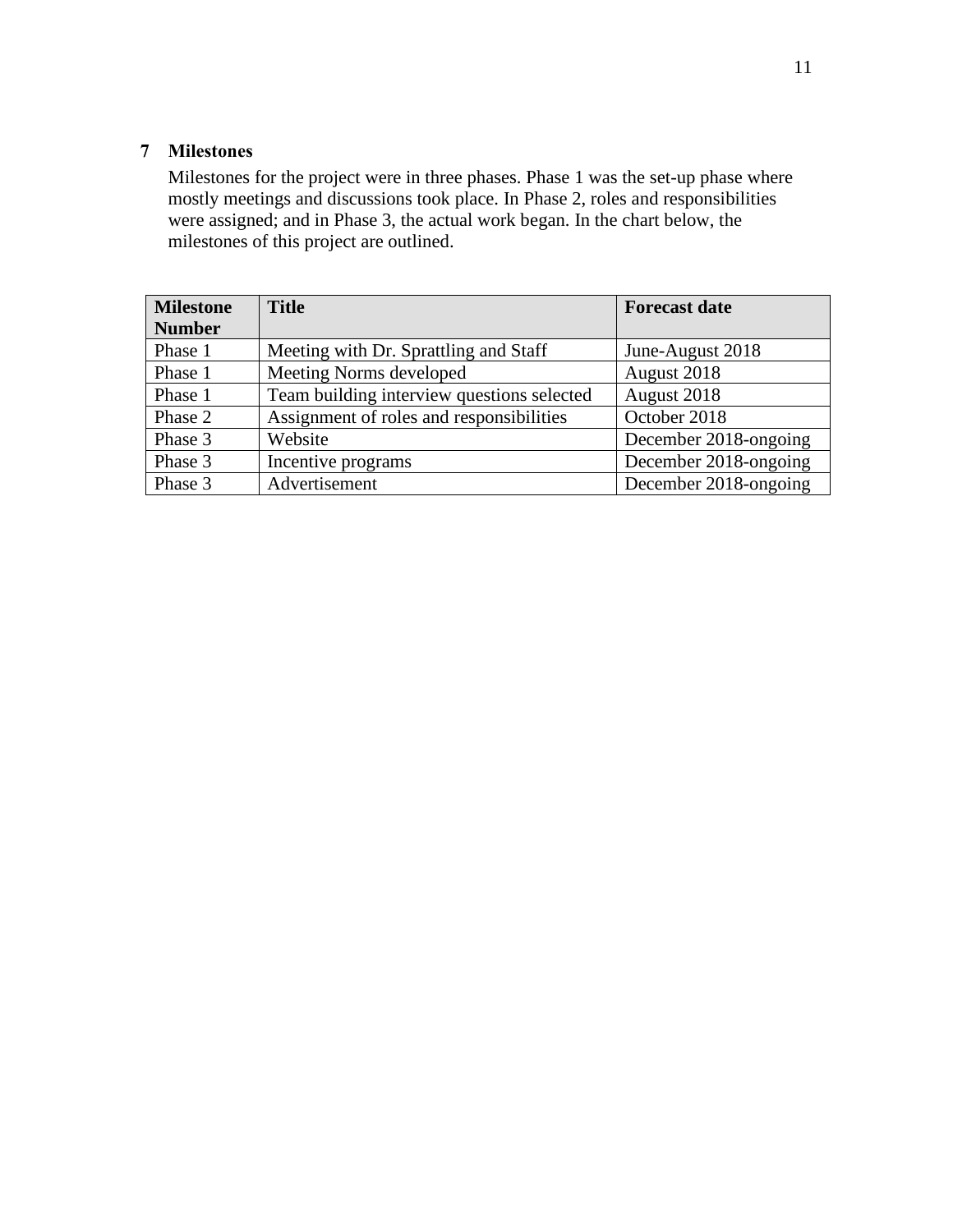#### **8 Metrics and Results**

| <b>Metrics</b>                                      | <b>Results</b>    |
|-----------------------------------------------------|-------------------|
| Satisfaction of new patients                        | see results below |
| Satisfaction of new staff (team oriented questions) | see results below |

For this project, I focused on measuring the satisfaction level of the staff and patients. Within the last 2 years, this organization has seen an increase of approximately 200 new patients. Of those patients,123 of them completed the new patient survey. The results per question were

- *1. How did you hear about us?* Advertisement 62% (76 patients); referral 35% (43 patients); other (walk up) 3% (four patients)
- *2. How satisfied are you with the dentist's attitude and behavior?* Very satisfied 93% (115 patients); somewhat satisfied 7% (eight patients)
- *3. How professional was the dentist in his/her work?* Very 100% (123 patients)

#### **Results from Staff Survey**

At the time of the survey, the organization included four employees. They include the owner, co-owner, certified dental assistant, and the receptionist.

#### *Note the responses were absolutely true (4), mostly true (3), occasionally true (2), and never true (1).*

- *1. I clearly understand the purpose of my team.* 75% responded absolutely true. 25% responded mostly true.
- *2. As a team member, I understand how OUR work affects the larger goal of our department.*

100% responded absolutely true.

- *3. Our team is recognized for its accomplishments.* 50% responded occasionally true. 50% responded never true.
- *4. Team members openly express their ideas and opinions.* 50% responded mostly true. 50% never true.
- *5. Our team can have productive meetings without the influence of a team leader.* 100% responded mostly true.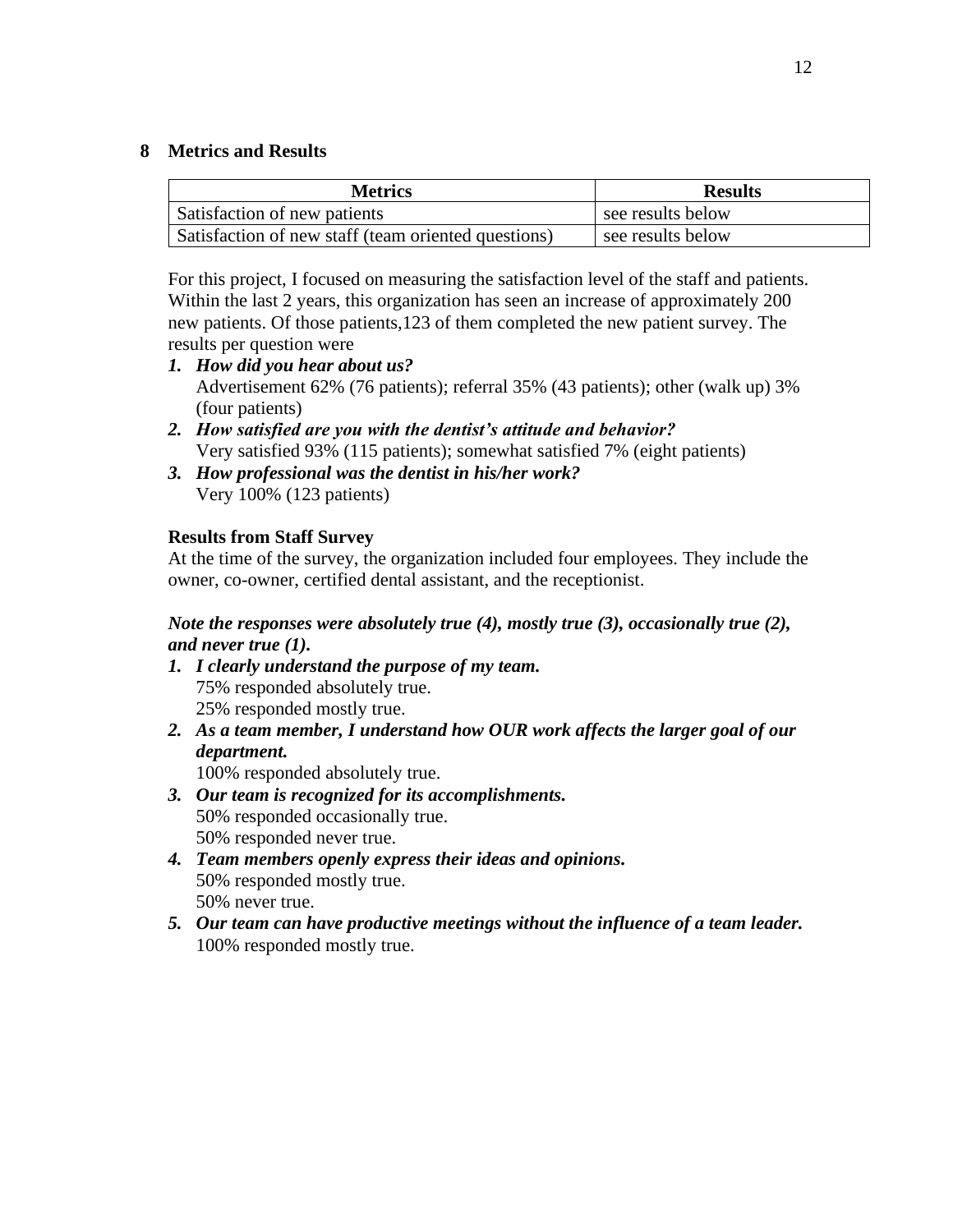#### **9 Risks, Constraints, Assumptions**

#### **9.1 Risks**

Potential risks to this project were

| <b>Risk</b>                                          | <b>Potential Reason</b>                                                                                                                                                   | <b>Impact of Risk</b> |
|------------------------------------------------------|---------------------------------------------------------------------------------------------------------------------------------------------------------------------------|-----------------------|
| Employees<br>rejecting idea of<br>project            | The employees are the catalyst<br>of this project. Without the<br>participation of the employees,<br>there is no project.                                                 | High                  |
| Owner losing<br>interest in the<br>project           | If the owner loses interest, the<br>project would be terminated.                                                                                                          | High                  |
| Closing of<br>Organization                           | If organization closes, the<br>project will be delayed and/or<br>terminated.                                                                                              | High                  |
| Poor<br>communication<br>between all<br>participants | Communication is vital in the<br>implementation of the project.<br>If communication is poor, the<br>project effectiveness decreases.                                      | Medium                |
| Scheduling<br>conflicts                              | Scheduling conflicts can delay<br>progress of the project.                                                                                                                | Medium                |
| Inadequate<br>funding for<br>project                 | Without adequate funding for<br>advertisement, growth will<br>become difficult to obtain, thus<br>decreasing the effectiveness of<br>the project.                         | Medium                |
| High turnover rate                                   | In order to build an effective<br>team, the team must have<br>consistent members.<br>Adding/losing team members<br>will cause delays in<br>implementation of the project. | Medium                |

#### **Criteria:**

High risk – immediate impact on revenue and personnel, 70% - 100% Medium – moderate impact on revenue and personnel, 50% - 69% Low – low impact on revenue and personal, below 50%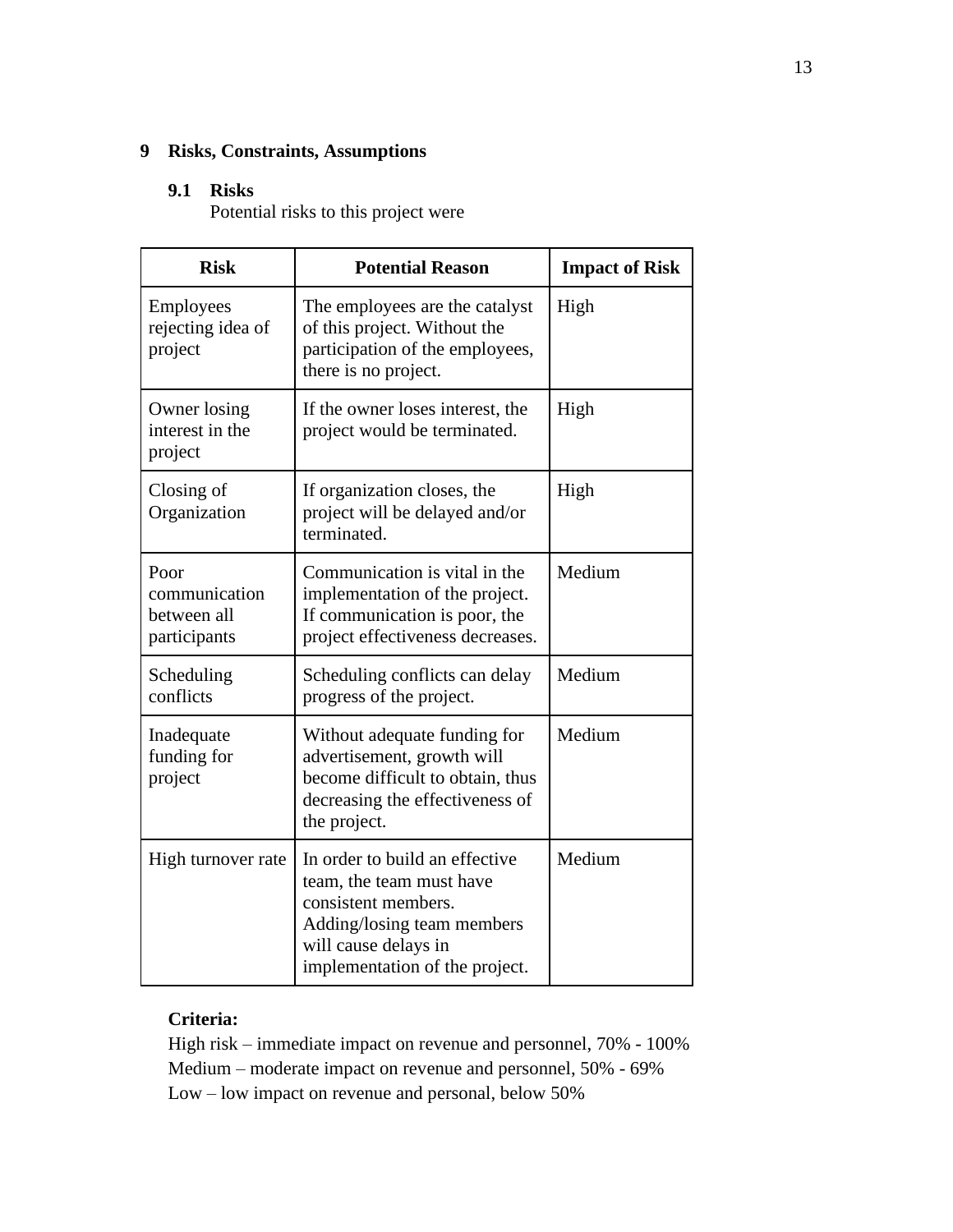## **Mitigation/Contingency Plan**

| <b>Risk</b>                                       | <b>Mitigation Plan</b>                                                                                                       | <b>Contingency Plan</b>                                                                                                                                  |
|---------------------------------------------------|------------------------------------------------------------------------------------------------------------------------------|----------------------------------------------------------------------------------------------------------------------------------------------------------|
| Employees rejecting<br>idea of project            | • survey employee for interest<br>level in being part of team<br>• use interview process to hire<br>team-oriented candidates | reinforce the importance of<br>effective teams with the<br>vision of organization<br>provide support and guidance<br>through professional<br>development |
| Owner losing interest<br>in the project           | • be transparent with all aspects<br>of project with owner<br>• align project to owner's vision<br>for organization          | reinforce the importance of<br>effective teams with the<br>vision of organization<br>provide support and guidance<br>through professional<br>development |
| Closing of<br>organization                        | • have back-up organization to<br>complete project                                                                           | have back-up organization to<br>complete project                                                                                                         |
| Poor communication<br>between all<br>participants | • establish consistent vehicle<br>used for communication<br>• establish norms for<br>communication                           | • reinforce importance of<br>timely communication<br>follow organizational chart                                                                         |
| Scheduling conflicts                              | • have all employees utilize a<br>calendar<br>• require an invitation and a<br>response be sent for all<br>meetings          | look to establish consistent<br>meeting times if possible<br>explore alternative meeting<br>options when needed                                          |
| Inadequate funding for<br>project                 | • create budget for advertisement<br>and adhere to the budget<br>• explore cheaper options for<br>advertisement              | partner with other businesses<br>which can allow for free or<br>low-cost advertisement<br>recruit sponsors                                               |
| High turnover rate                                | provide work-based incentives<br>establish a positive work<br>environment<br>• provide support for employees                 | provide competitive pay<br>establish systems of support<br>and training for employees                                                                    |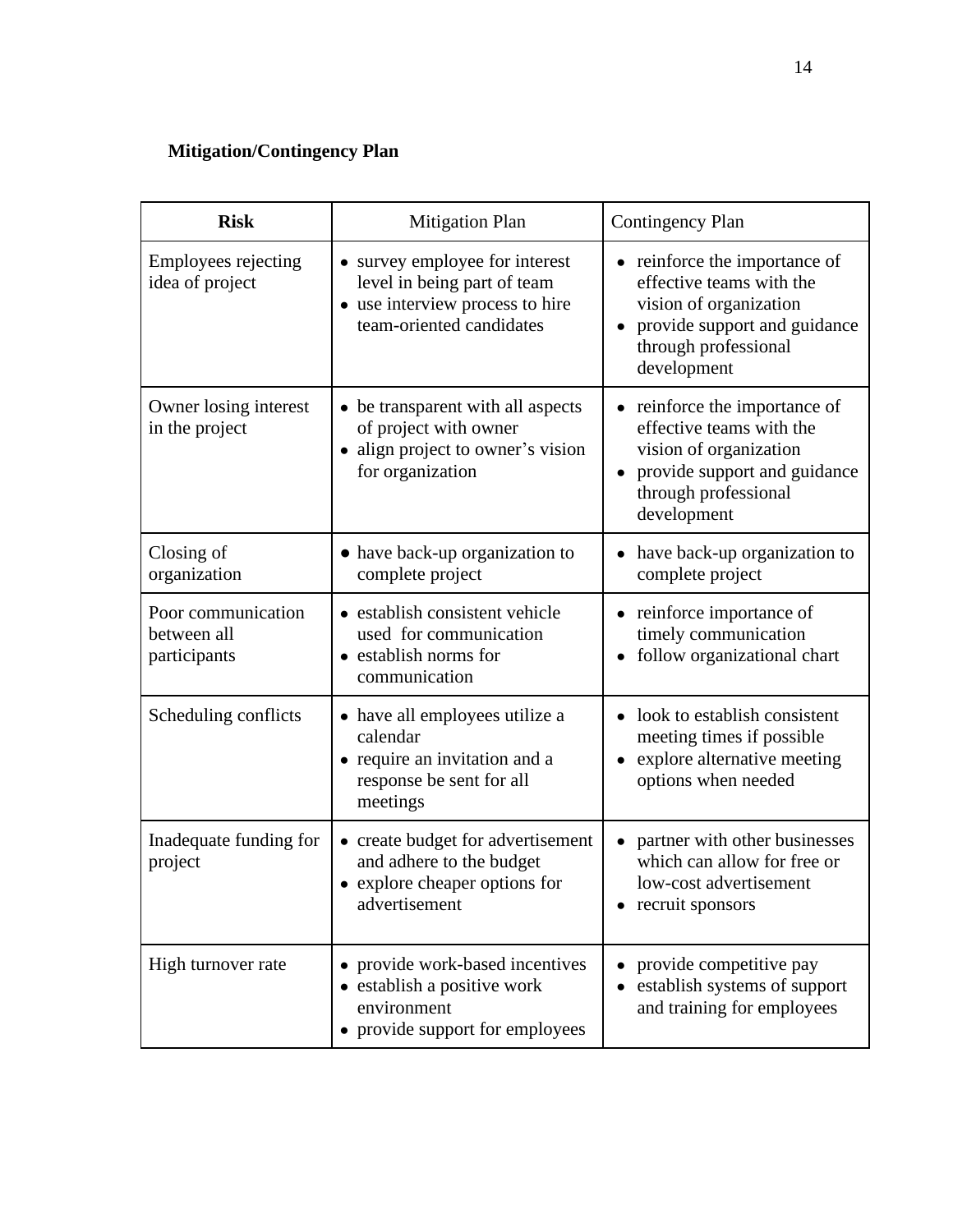#### **9.2 Constraints**

Constraints are a part of every project. Constraints are defined as limiting factors that affect the execution of a project, program, portfolio, or process. This project will operate under the following constraints:

- **1. The willingness of the employees to work as a team –** This project is designed around building effective teams. If the employees are not willing or do not understand the benefits of building effective teams, the project will not produce the desired results.
- **2. My leadership –** Without leadership from me, the project will suffer. The project success and/or failure will rely on the implementation from me.

#### **9.3 Assumptions**

Assumptions are defined as factors in the planning process that are considered to be true, real, or certain, without proof or demonstration. As part of my consultancy project, there will be assumptions. The following are my perceived assumptions:

- ❏ We will be able to create and sustain an interview team.
- ❏ The created interview team will be able to recommend qualified people to fill open positions in a timely manner.
- ❏ Vehicles used for communication will be used appropriately.
- ❏ There will be funds available for advertisement.
- ❏ Advertising will bring in new patients and more revenue.
- ❏ Someone on the current staff can manage the website.
- ❏ Website will increase accessibility and convenience to business for patients.
- ❏ We will have the employees and space to accommodate new patients.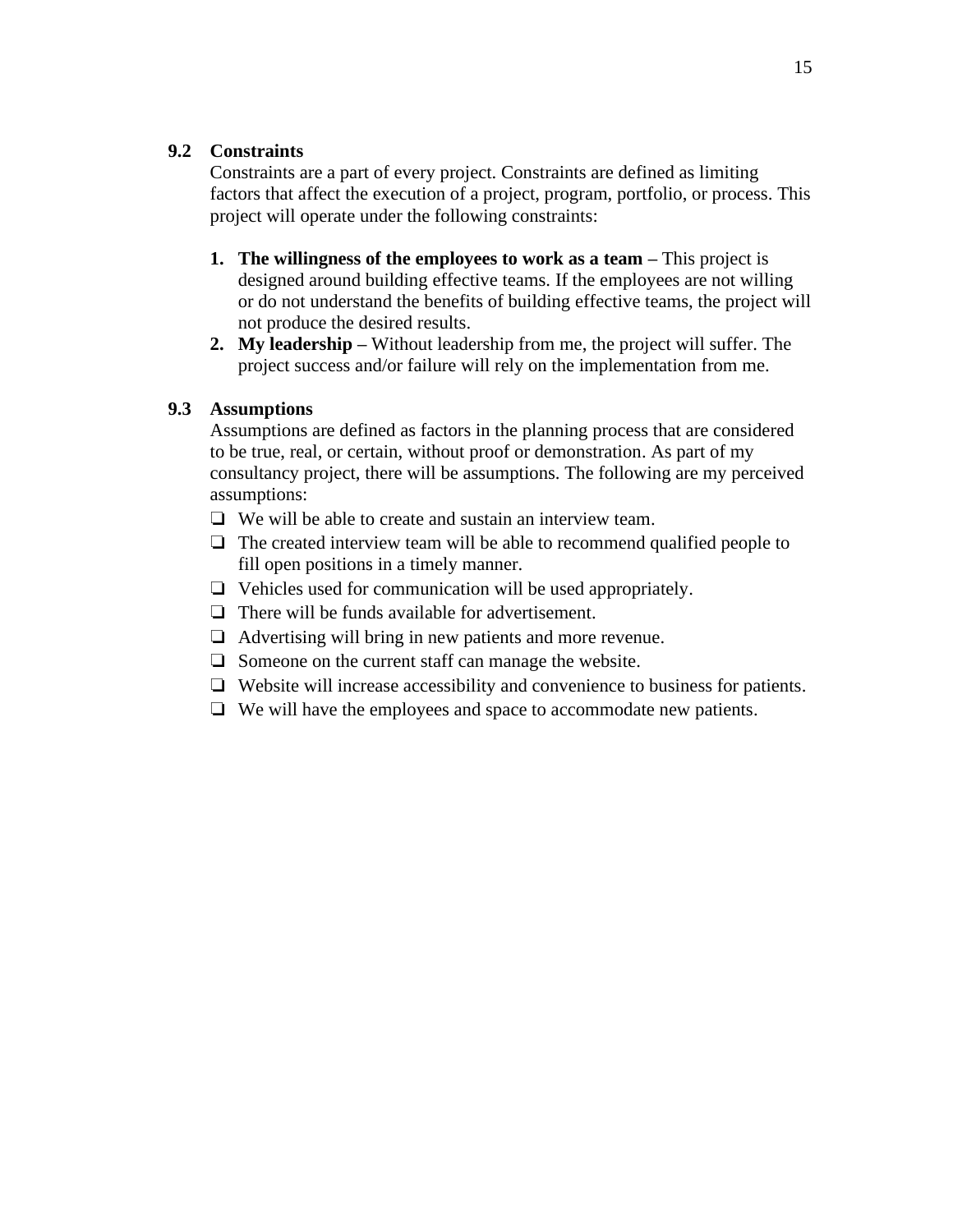#### **10 Financial Plan**

The budget was strictly monitored by the owner and the office manager (Dr. Jachelle Sprattling). The owner created this budget. Professional development and incentives were purposely budgeted higher than expected.

| <b>Activity/Item</b>            | Cost per year                                                |
|---------------------------------|--------------------------------------------------------------|
| <b>Professional Development</b> | \$500                                                        |
| <b>Team Building Activities</b> | \$250                                                        |
| New Staff                       | Administrative $-$ \$35,000<br>Dental Hygienist $-$ \$50,000 |
| Technology                      | \$5,000                                                      |
| <b>Updating website</b>         | \$1000                                                       |
| Advertisement                   | \$3000                                                       |
| Incentives and gifts – Referral | \$1000                                                       |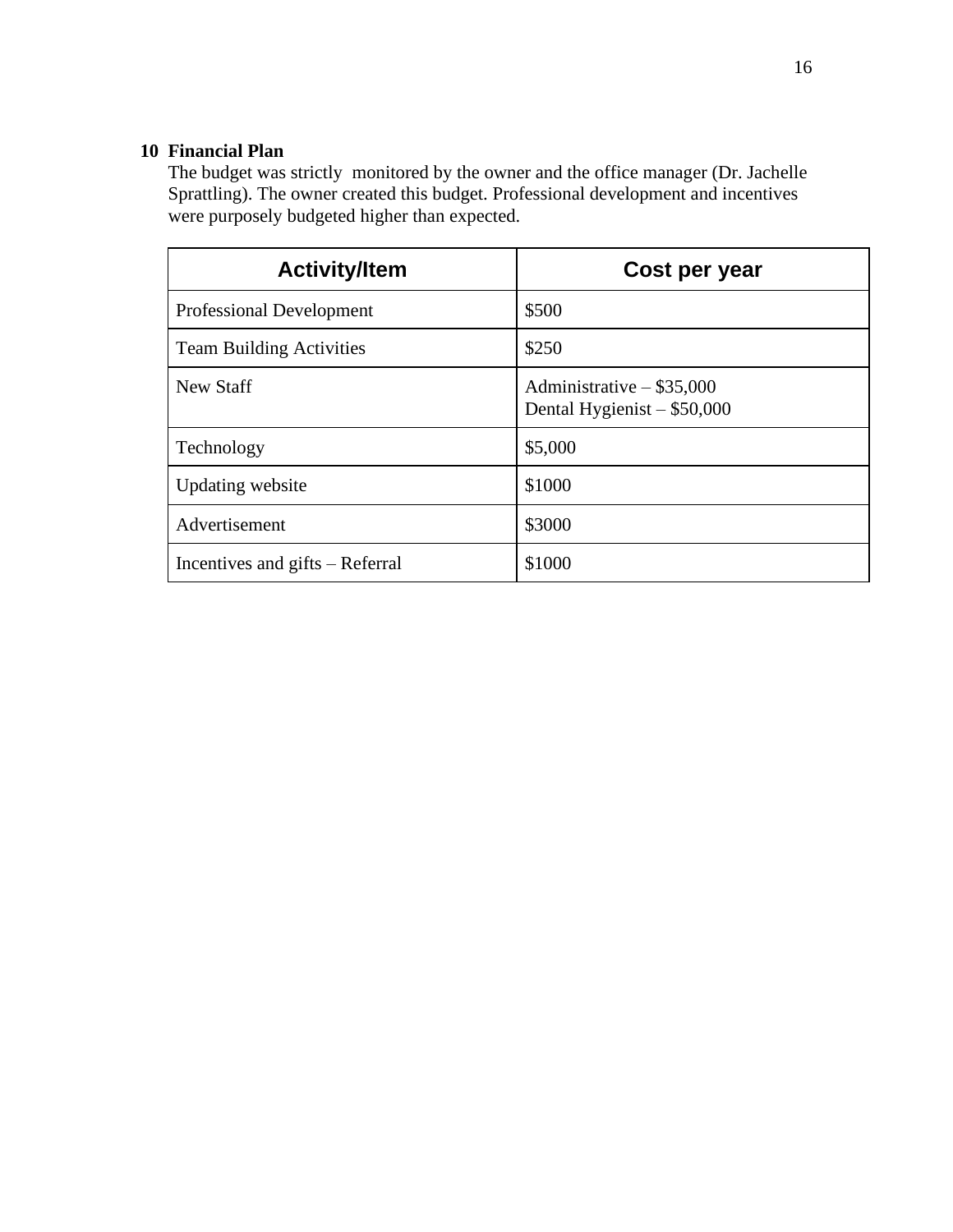## **11 Quality Assurance Plan**

## **PDCA Cycle**

| Plan<br>$\Box$ Recognize an opportunity<br>Plan a change                                                                                                                                                                                                                        | The opportunity for this plan is to build an<br>⊔<br>effective team to increase overall efficiency,<br>increase number of patients, improve technology,<br>and eventually open a new office.<br>This plan will include the entire office staff and<br>❏<br>new potential staff.<br>The plan will change the overall morale of the<br>❏<br>staff, leadership style of owner, current uses of<br>technology to improve customer experience, and<br>ways to attract new customers. |
|---------------------------------------------------------------------------------------------------------------------------------------------------------------------------------------------------------------------------------------------------------------------------------|---------------------------------------------------------------------------------------------------------------------------------------------------------------------------------------------------------------------------------------------------------------------------------------------------------------------------------------------------------------------------------------------------------------------------------------------------------------------------------|
| D <sub>0</sub><br>$\Box$ Test the change<br>Carry out a small scale study                                                                                                                                                                                                       | To test the change, a survey is needed for current<br>❏<br>staff and patients to understand the beginning state<br>of Latta Family Dentistry.<br>After changes, another survey is needed to rate the<br>⊔<br>effectiveness of the changes. This survey is to be<br>given to the staff and patients.                                                                                                                                                                             |
| <b>Check</b><br>$\Box$ Review the test<br>Analyze the results<br>$\Box$<br>$\Box$ Identify what you learned                                                                                                                                                                     | $\Box$ A copy of the survey is provided with the plan. (I<br>currently do not have the results of the survey.)<br>$\Box$ Data will be reviewed for what customers liked and<br>did not like.                                                                                                                                                                                                                                                                                    |
| Act<br>Take action based on what you<br>⊔<br>learned<br>If the change was unsuccessful,<br>ப<br>go through cycle again<br>$\Box$ If the change was successful,<br>incorporate what you learned<br>from the test into wider changes<br>Use knowledge to plan new<br>improvements | $\Box$ Need to attract more teenagers as patients. (They<br>seem to travel to Florence, SC for dental care.)<br>New improvements and wider change are now<br>$\Box$<br>being discussed.                                                                                                                                                                                                                                                                                         |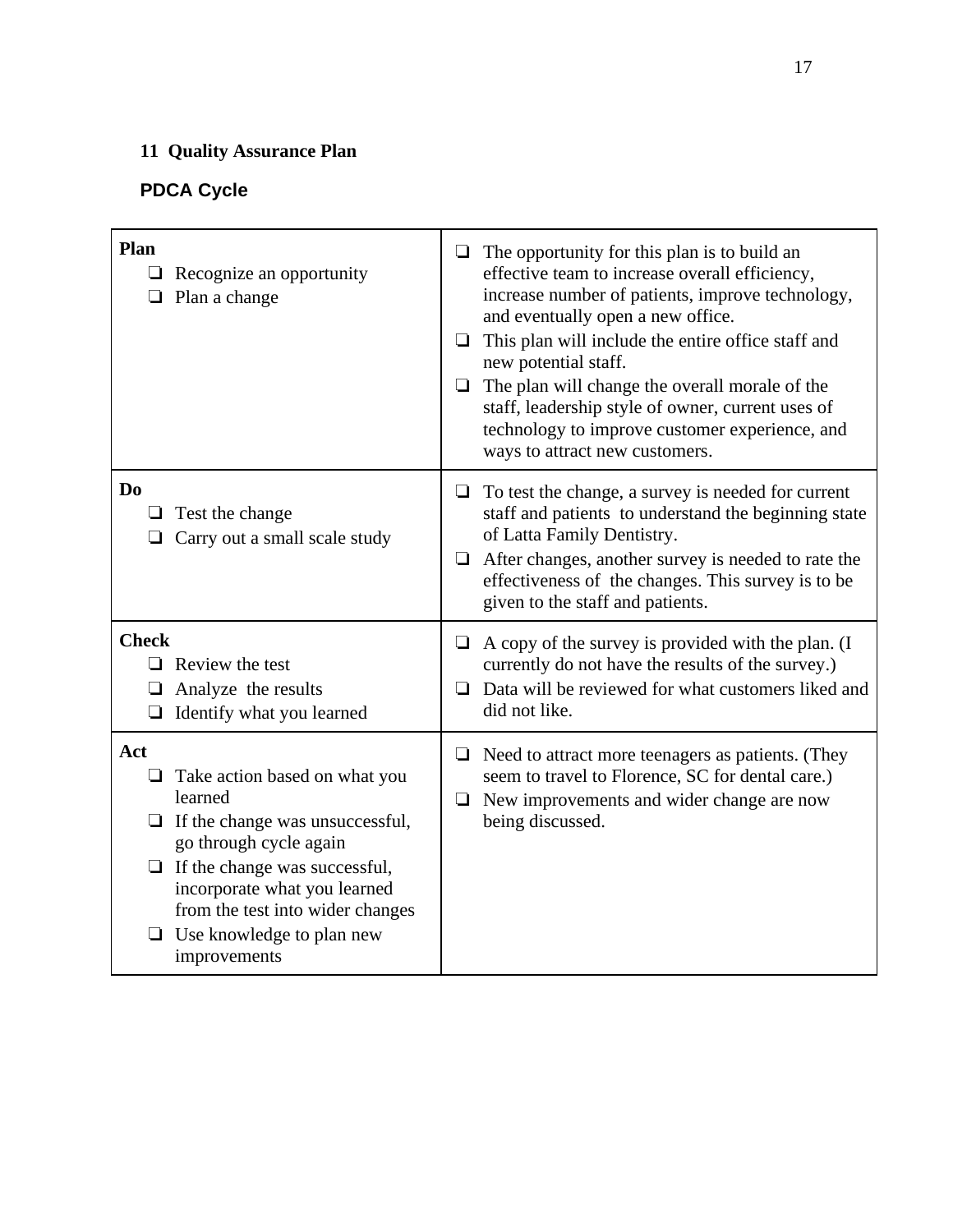Appendix A

Meeting Agenda Template

## **Agenda**

| Location: | Latta Family Dentistry (Meeting Room) |
|-----------|---------------------------------------|
| Date:     | August 10, 2018                       |
| Time:     | 7:30 AM                               |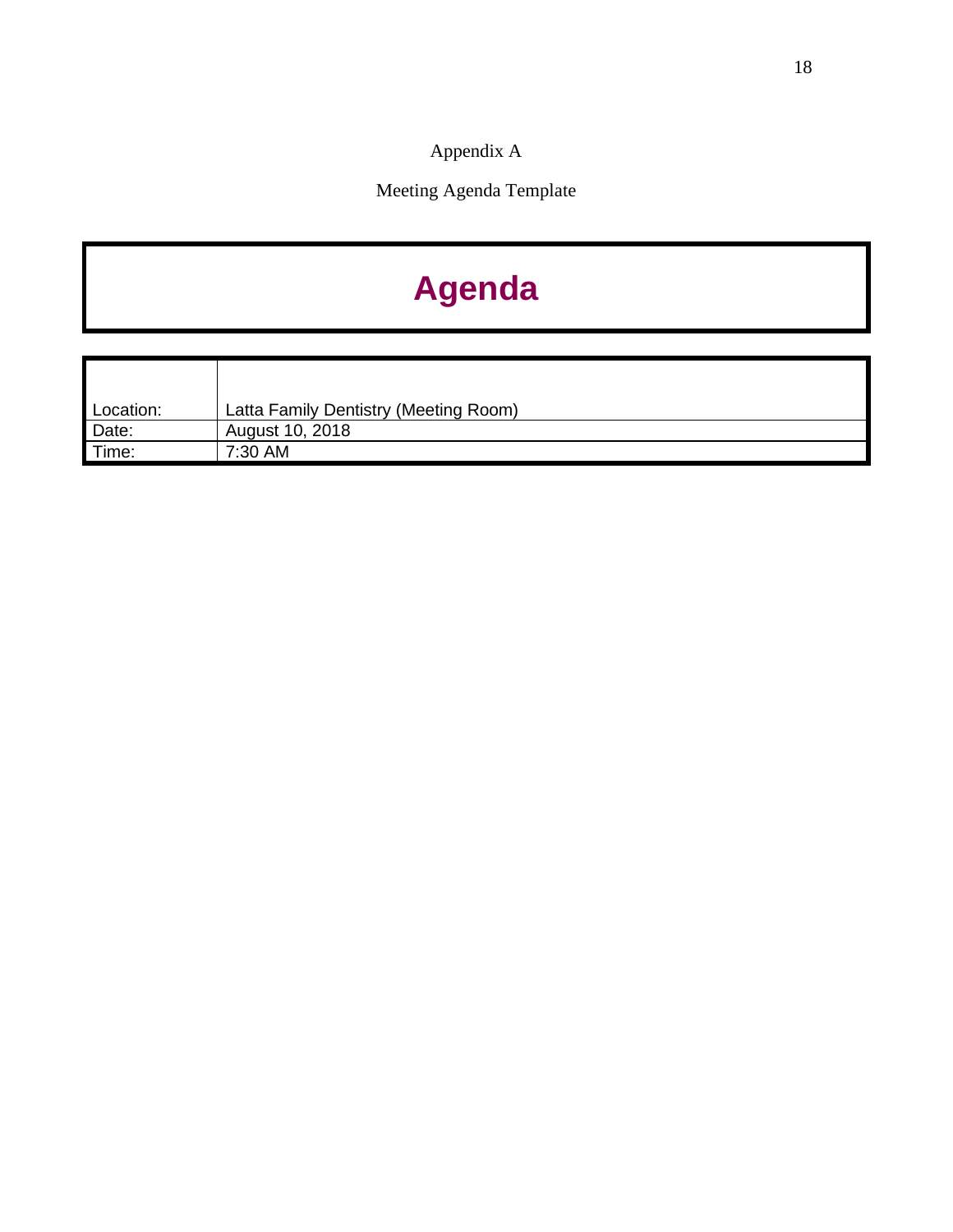## $\bullet$  Agenda details:

- **I.** Set up meeting norms
	- a. Expectations
	- b. Day, time , and duration
	- c. Roles and Responsibilities

#### **II.** Mr. James Gist (Doctoral student)

- a. New Direction--Building Effective Teams
- b. Expectations
- c. Possible Improvements
- o **III**. Comments? Questions? Concerns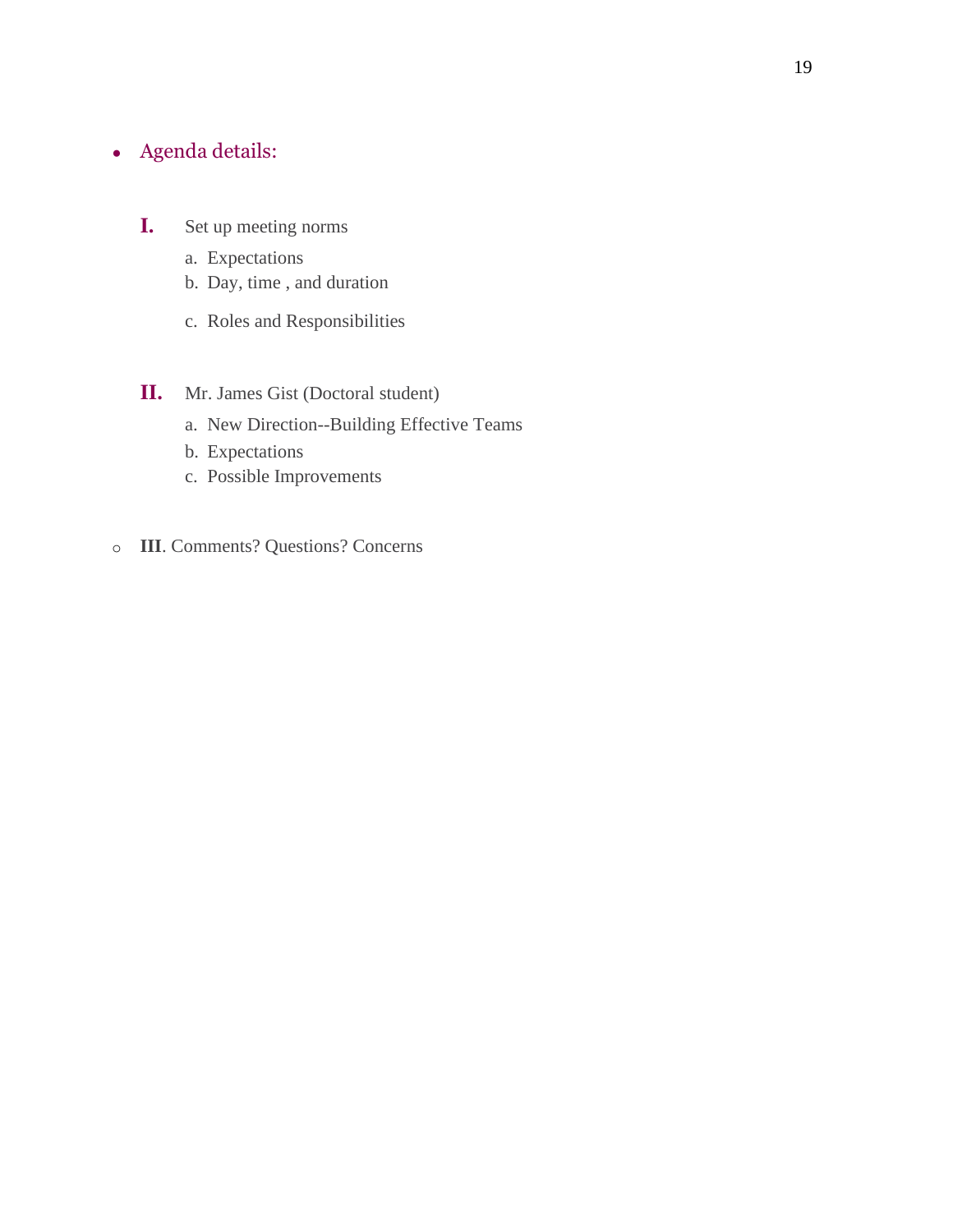#### Appendix B

#### Meeting Norms

#### **Latta Family Dentistry**

- ❏ Be on time (work, meetings, return from lunch)
- ❏ Come to meeting with an open mind
- ❏ Show respect to each other
- ❏ Actively Participate in meeting
- ❏ Listen to understand
- ❏ Celebrate team accomplishments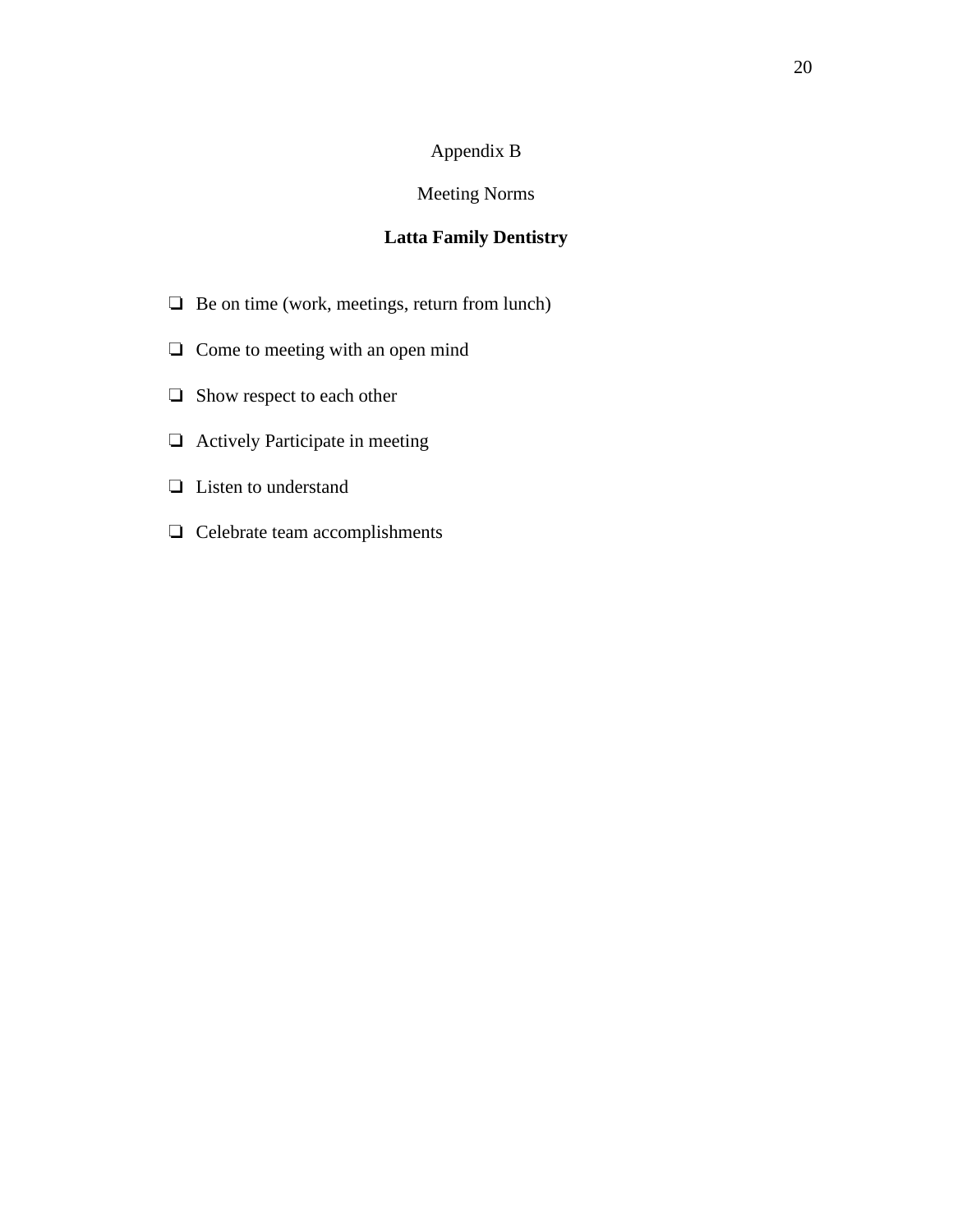#### Appendix C

#### Interview Questionnaire

- 1. Give an example of a successful project that you were part of. What was your role? What made the project successful in your view?
- 2. Describe a situation from your past work experiences in which you have determined a team was the best potential solution to a problem.
- 3. Do you feel more energized when you are working alone or when you are working as part of a team?
- 4. What actions and support, in your experience, make a team function successfully.
- 5. Can you share an example of a situation in which teamwork enhanced your ability to accomplish your goals or the outcomes that were expected from you as an employee?
- 6. Share a time when you experienced working with a difficult coworker on a team. How was the coworker difficult and what did you do to resolve the situation to encourage the team's ongoing progress?
- 7. Do you feel more energized when you are working alone or when you are working as part of a team?
- 8. Describe the perfect work environment level of interaction with coworkers in which you would experience the most success.
- 9. Give me an example of a time when your workgroup or department worked especially well with another workgroup or department to accomplish a goal.
- 10. Have you been a member of a team that struggled or failed to accomplish its goal? If so, what assessment did you make of the reasons for the failure?
- 11. Have you had the opportunity to work with a virtual team? If so, what special team dynamics, activities, and actions did working virtually require How did you create team cohesiveness in a virtual setting?
- 12. Have you managed a group of employees in the past? If so, how did you build the group's sense of teamwork so that the members could work more cohesively together?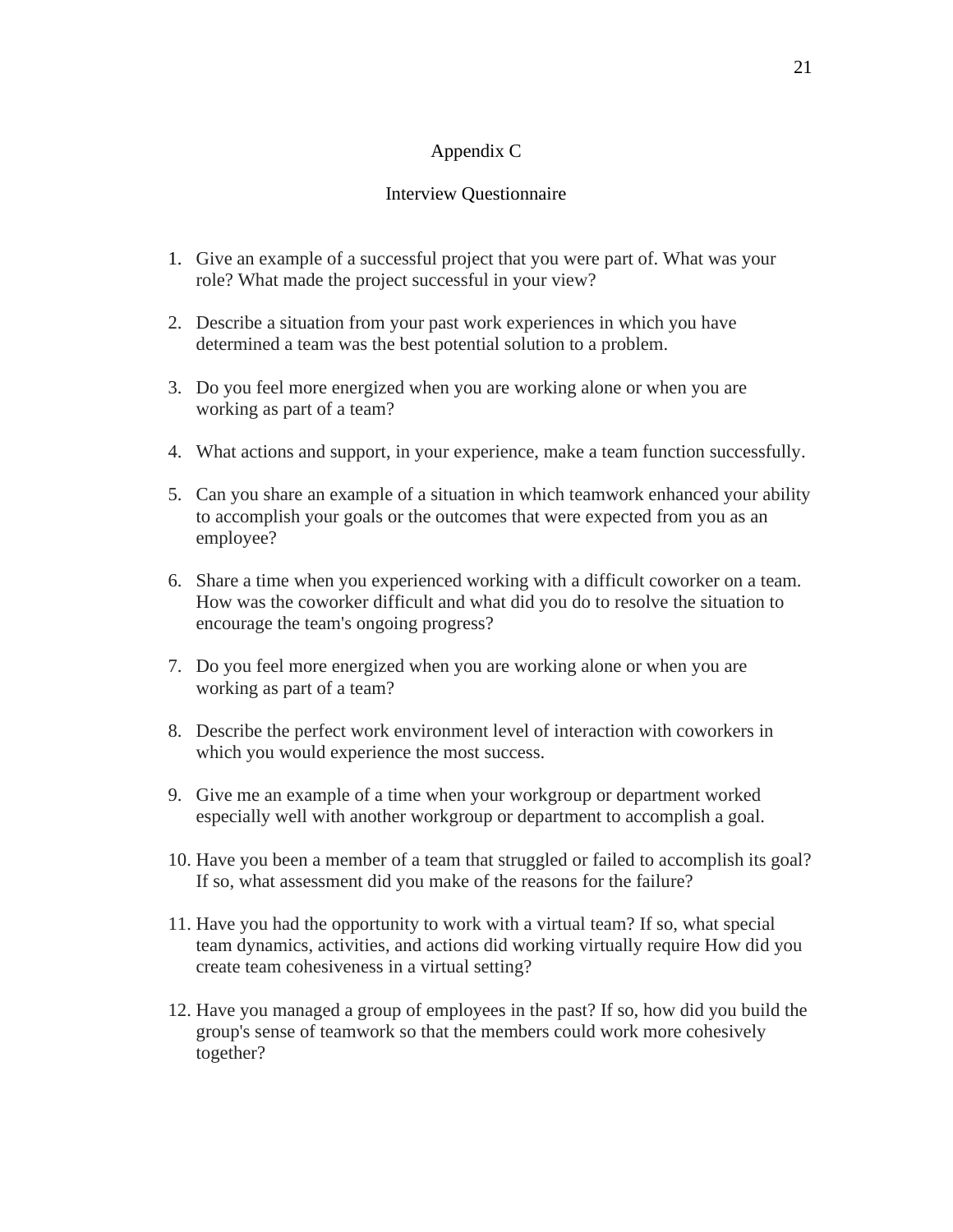#### Appendix D

#### Incentive Program for Latta Family Dentistry

#### *For staff*

Dr. Sprattling uses a unique bonus system called the Grab Bag bonus, which he adopted from a dentist at a dental convention. He has a bag filled with envelopes. Each envelope contains either \$20, \$50, or \$100 bills. When office goals have been met staff can reach into the bag and pull out an envelope. This is a monthly deal.

#### *For existing patients*

Earn a \$50 credit on a future service with a referral to Latta Family Dentistry.

#### *For New Patients*

\$69 for first time cleaning for new patients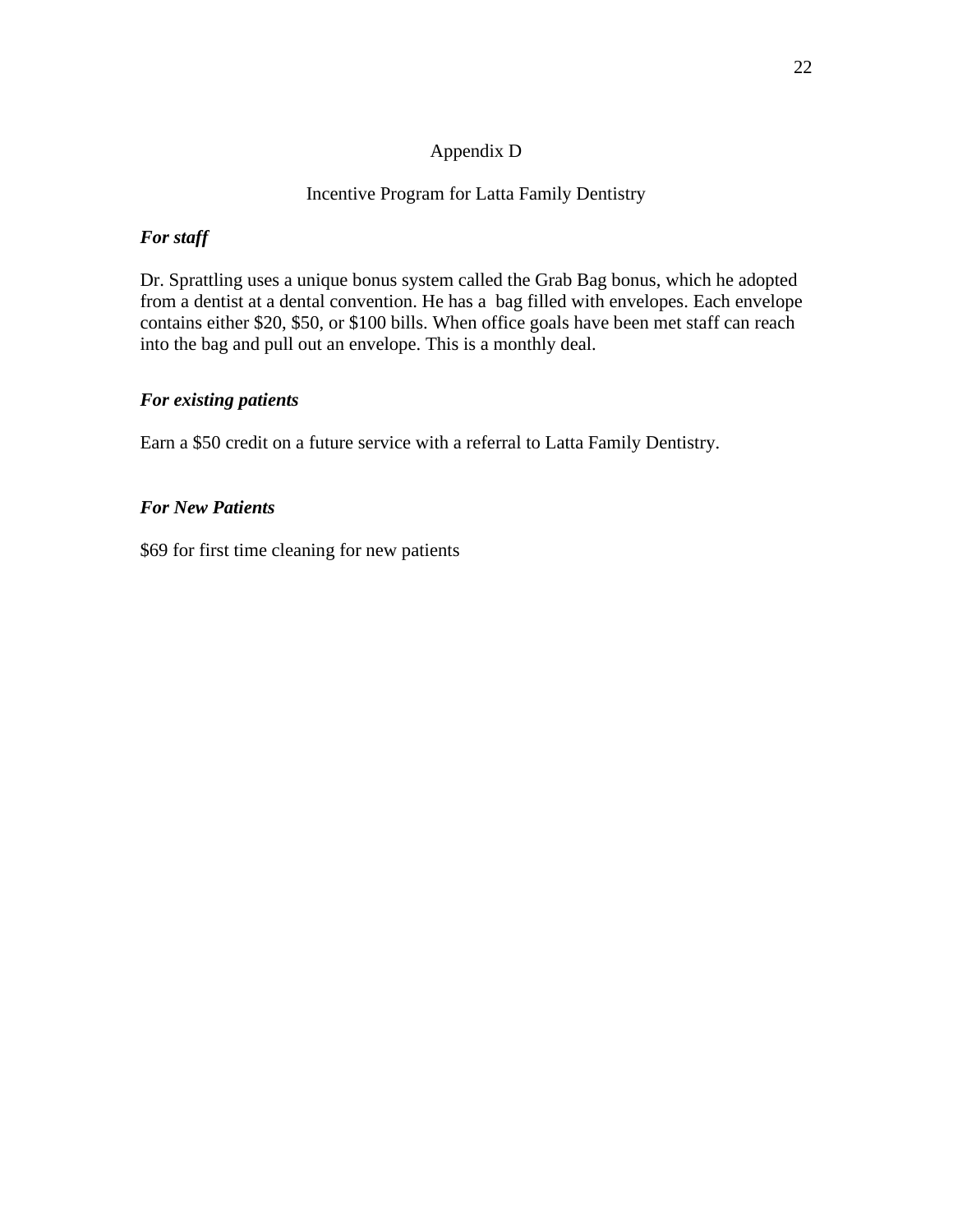#### Appendix E

#### Advertisement



# *Latta Family Dentistry*

(a division of Modern Legacy, Inc.)

## **Dr. Kareem Sprattling, DMD Dr. Jachelle A.G. Sprattling, DMD** 203 S. Marion Street | Latta, SC 29565

(third building down from the Latta Museum)

We believe in comprehensive dentistry for the entire family...

- General Dentistry ● Cosmetic Dentistry ● Fillings **Extractions Crowns** ● Veneers ● Partials / Dentures ● Root Canals ● Cleanings
	- Bridges
- 
- Routine Check-ups
- Dental Implant Placement and Restoration provided by Dr. Jachellle Sprattling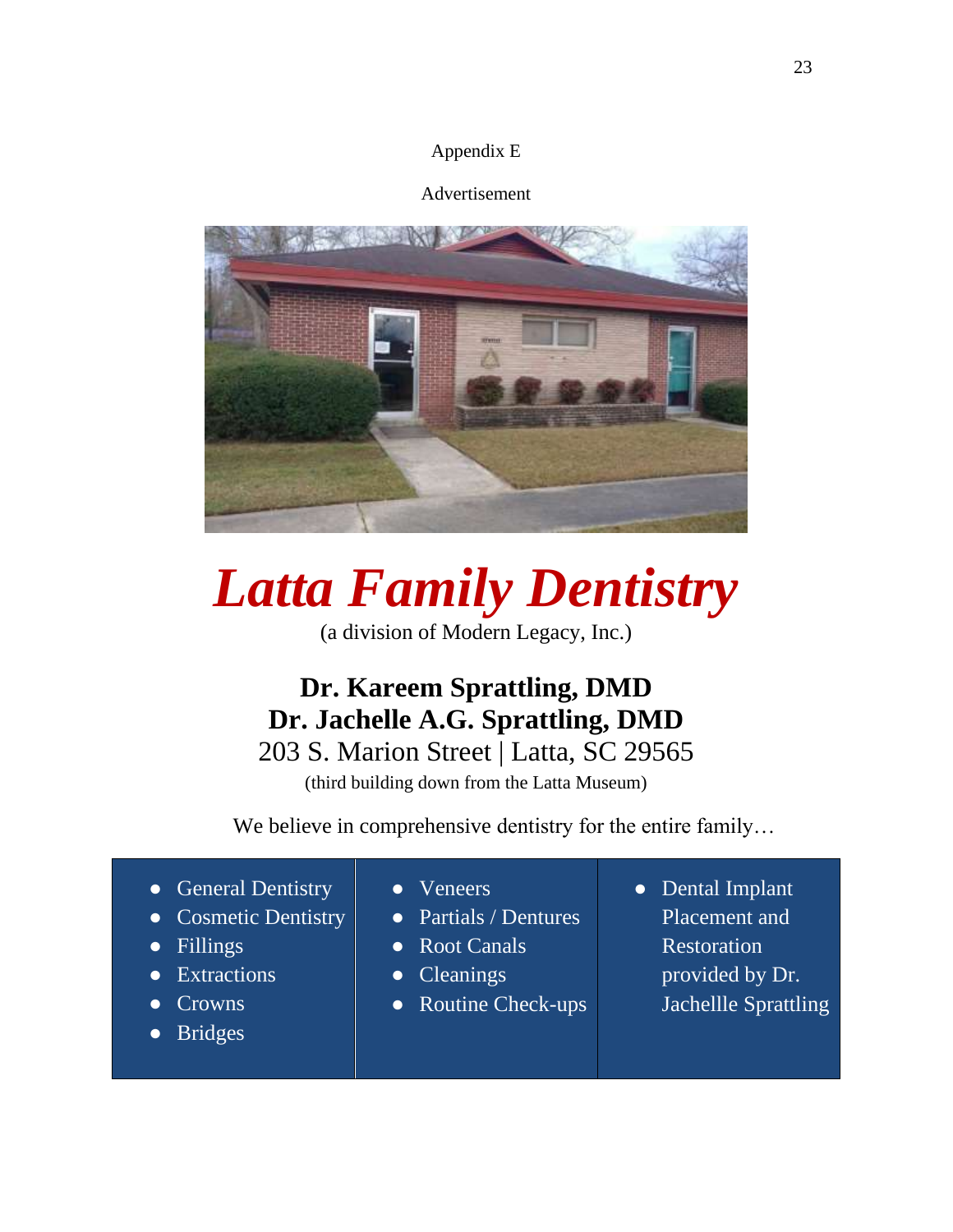Drs. Sprattling and their team work hard to CHANGE THE PERCEPTION that dentistry has to hurt, that teeth must always be removed and "plates" made, that bad habits have to persist… So come in today and experience truly gentle dentistry.

## **"We love to see you smile!"**

**CALL TODAY FOR AN APPOINTMENT ~ Walk-ins are welcome!**

**¡Se habla español! (843)752-7655**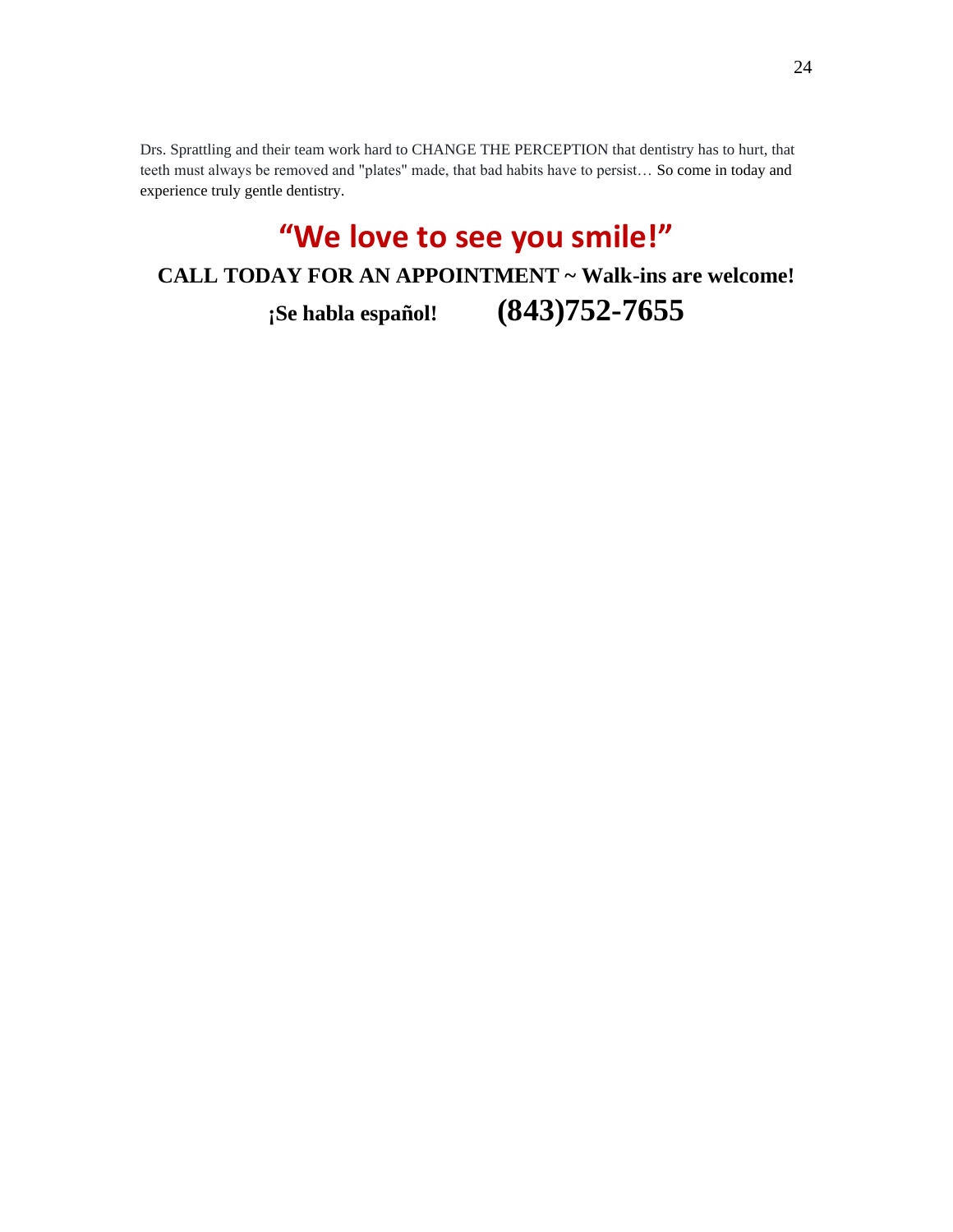#### Appendix F

Latta Family Dentistry Patient Satisfaction Survey

**1. How did you hear of us?**

 **Friend/relative Television advertisement Leaflets/brochures Newspaper Posters Other (Please specify)**

- **2. What is the name of the dentist who treated you?**
- **3. How satisfied are you with the dentist's attitude and behavior?**

**Very satisfied Somewhat satisfied Neutral Somewhat dissatisfied Very dissatisfied**

**4. Rate the following based on your satisfaction:**

 **Cleanliness Restrooms Staff behavior**

**5. How professional was the dentist in his/her work?** 

**Not at all Slightly Moderately Very**

- **6. Do you have any individual comments to the dentist?**
- **7. How can we improve our services?**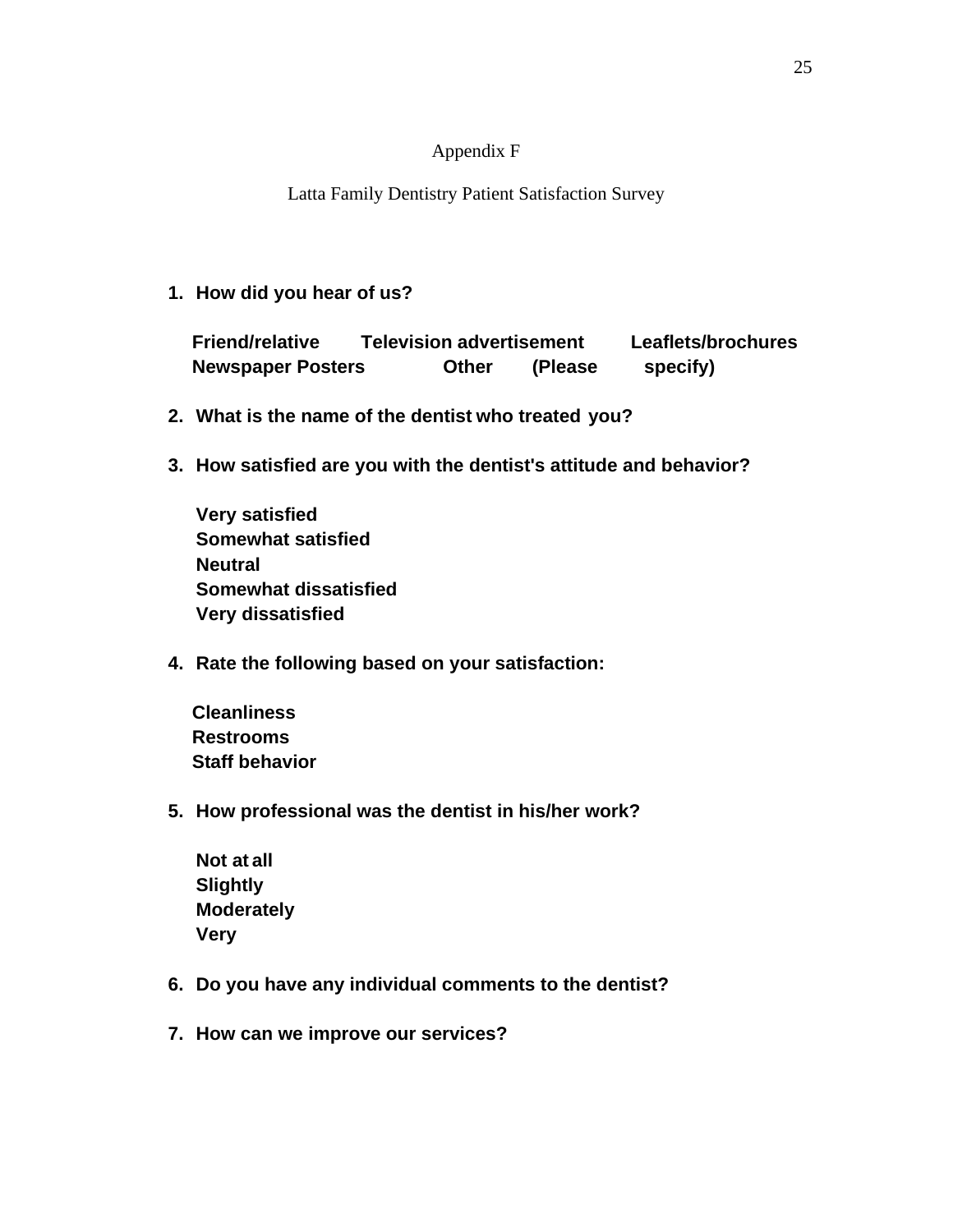#### Appendix G

#### Latta Family Dentistry Staff Team-Building Survey

- 1. I clearly understand the purpose of my team.
- 2. As a team member, I understand how OUR work affects the larger goal of our department.
- 3. Our team is recognized for its accomplishments.
- 4. Team members openly express their ideas and opinions.
- 5. Our team can have productive meetings without the influence of a team leader.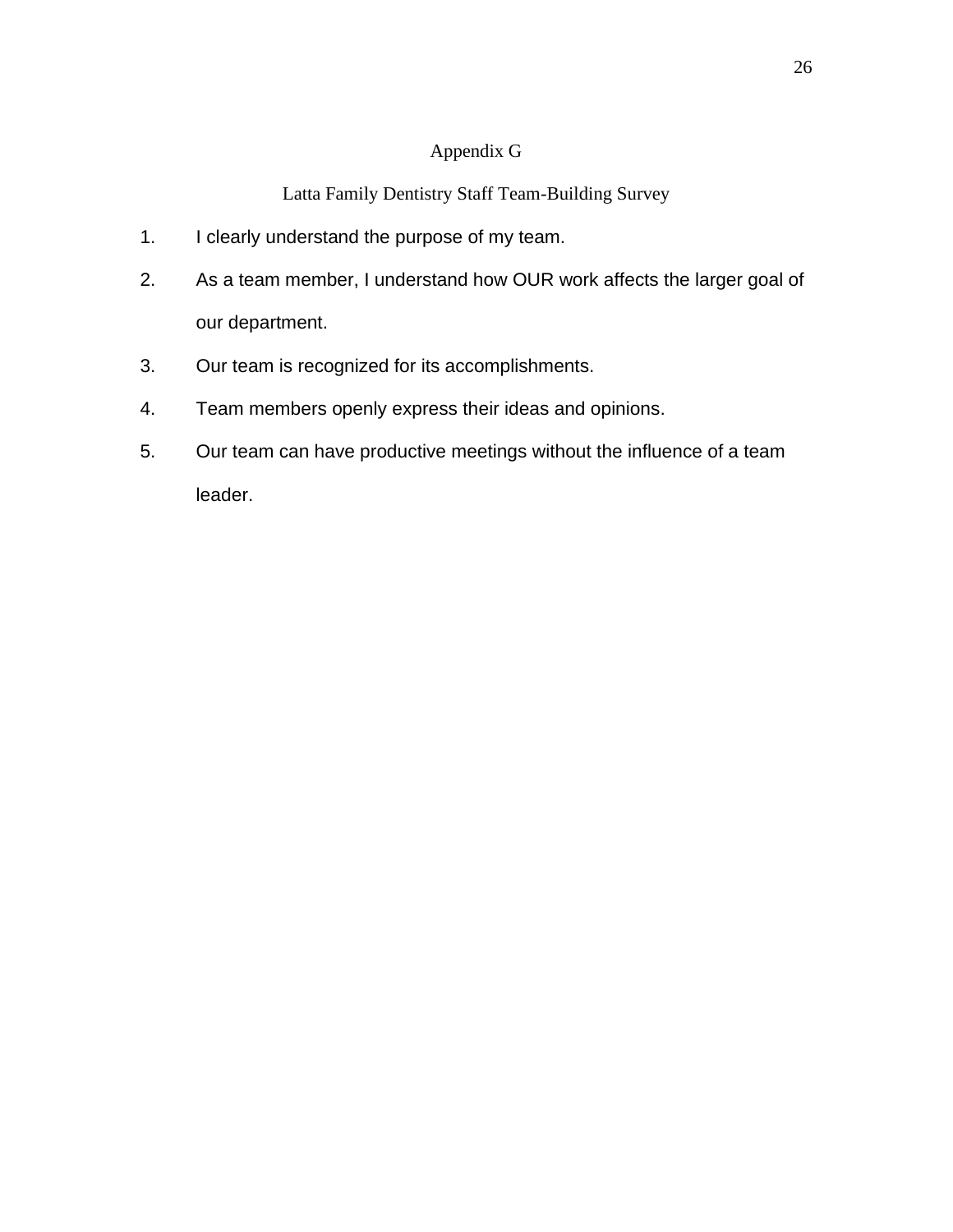#### Appendix H

#### Professional Literature Review

#### **Collaboration**

The idea of collaboration has been linked with education for many years; however, until recently, it was not deemed widely as a major skill to possess. As of late, educators have grown to understand the importance of teaching collaboration as well as being collaborative with other educators. With this movement, we are starting to see collaboration from teachers to teachers, principals to principals, and even superintendents to superintendents. The notion of figuring things out alone is definitely becoming the exception rather than the norm, even policy makers are seeing the benefits of collaboration. For example, Common Core State Standards have identified collaboration as a communication skill that is vital for employment and an important  $21<sup>st</sup>$  century skill. The purpose of this literature review is to (a) examine how collaboration is defined, (b) examine skills needed for effective collaboration, and (c) understand the benefits of collaboration.

#### **Definition of Collaboration**

According to the Association for Information and Image Management (2020), "collaboration is a working practice whereby individuals work together to a common purpose to achieve business benefit" (para. 1). This is an example of how the business world defines collaboration.

Within the healthcare profession, collaboration is viewed as "two or more healthcare professionals who have specific roles, perform interdependent tasks, and share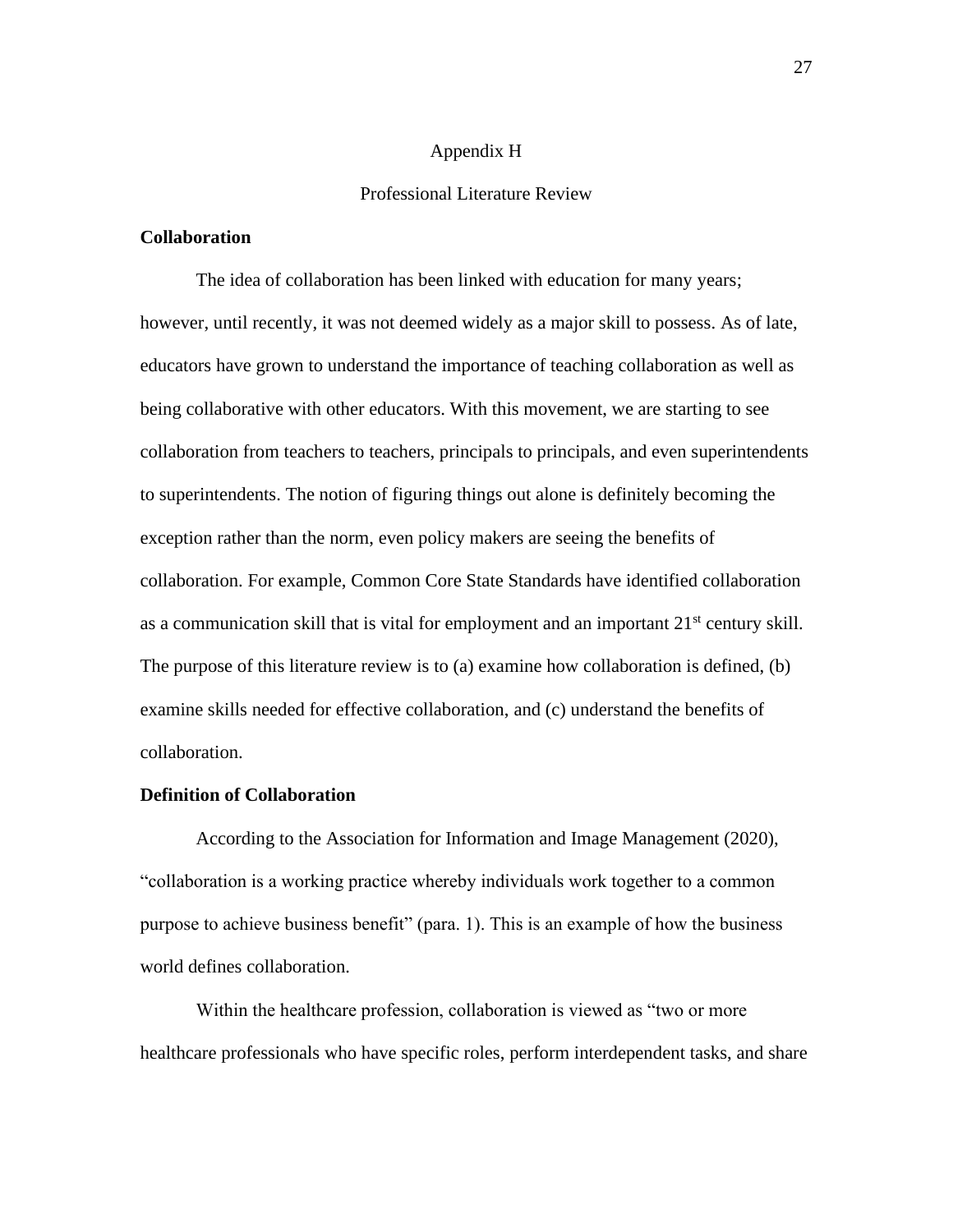a common goal; a negotiated agreement which values expertise and contribution that each individual brings to patient care" (International Journal of Nursing Studies 2017, para. 1)

Collaboration within the education field is defined as, "getting individuals, who may or may not have similar interests, to work together in an organized endeavor to a satisfying and most appropriate group end" (EdTechReview, 2014, para. 3).

#### **Skills for Effective Collaboration**

In this section, I will examine how to develop necessary skills needed to collaborate. Half (2019) stated five ways to develop your workplace collaboration skills:

- ❏ Work on projects outside your comfort zone
- ❏ Communicate clearly
- ❏ Find a mentor
- ❏ Join industry groups
- ❏ Participate in team-building activities

In contrast, Kashyap (2019) wrote that in order to build and improve collaboration skills, people must (a) improve their self-awareness, (b) create a learning experience, (c) encourage innovation, (d) expand their definition of success, (e) improve soft skills, (f) be able to address problems, (g) be forgiving of mistakes, and (h) live by purpose.

According to Forbes (2018), six ways to improve team collaboration and enhance productivity leaders must (a) inspire innovation, (b) keep individuals organized, (c) ask employees to tell their story, (d) implement effective task management, (e) encourage open communication , and (f) align their interests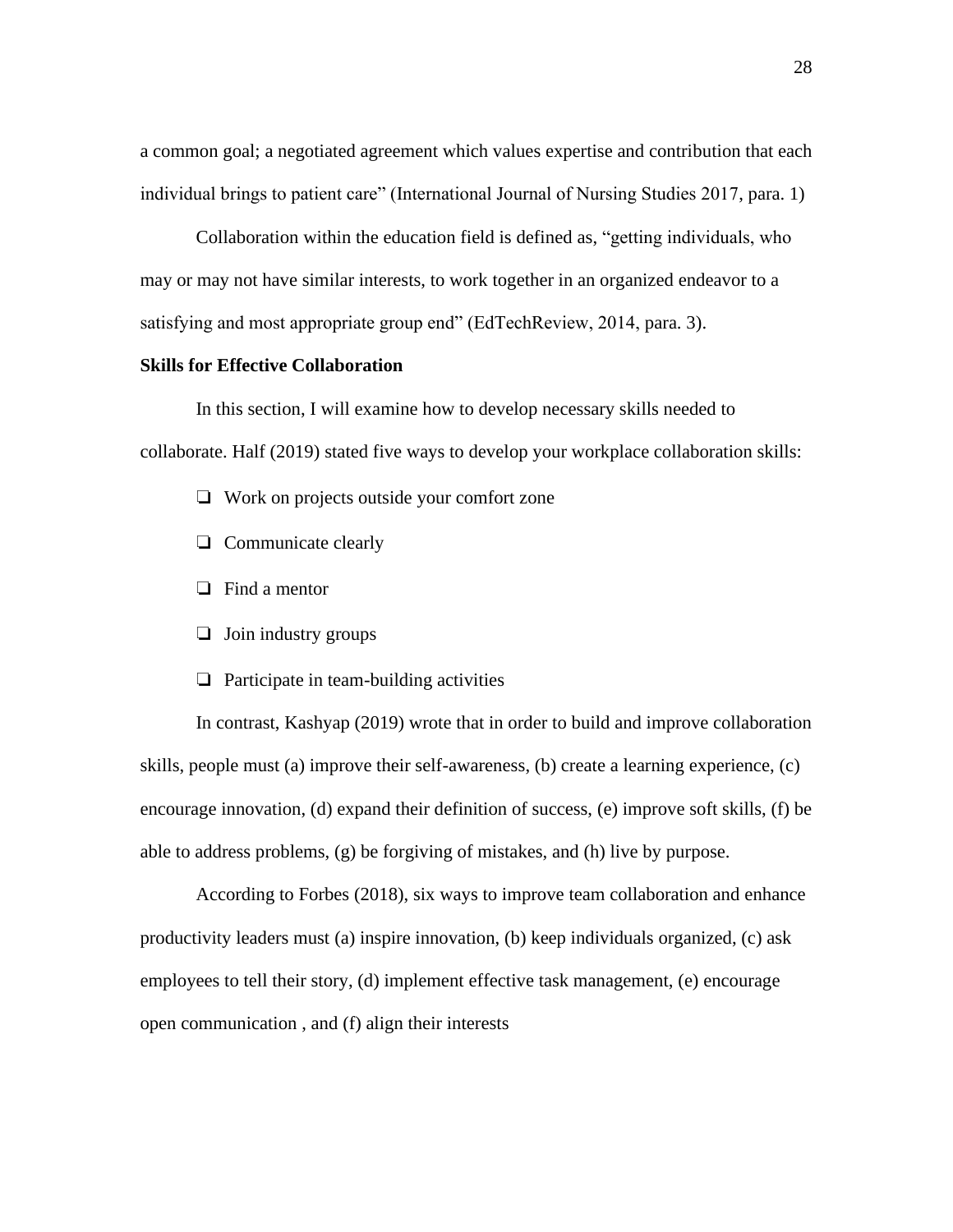#### **Benefits of Collaboration**

In this section, the benefits of collaboration from different disciplines are examined. It would seem that these benefits are common sense; however, we still have people not engaging or understanding why we should collaborate. The National Education Association (2018) stated the benefits of collaboration are that it helps to brainstorm creative ideas; professional collaboration teaches you about yourself; and it helps students increase higher thinking skills, boost confidence, and develop leadership skills.

In an article written by Sivakumar and Fleischman (2019), they explained the benefits of scientists collaborating. They found that scientific collaborations can bring 30 researchers with different backgrounds together to solve a scientific problem; putting multiple scientific minds together helps confirm validity and accuracy of every scientific experiment and its interpretation; the use of time and funding money can be significantly optimized by collaboration; and collaborations also promote shared scientific credits.

Business deals more with the bottom line, so benefits to the business world largely circulate around saving time and making money. Efficiency is the key to many businesses, and they see collaboration as the vehicle. According to Smartsheet (2020), benefits of collaboration include

❏ faster-paced innovation,

❏ increased efficiency for remote teams,

❏ employee skill building,

❏ increased employee satisfaction,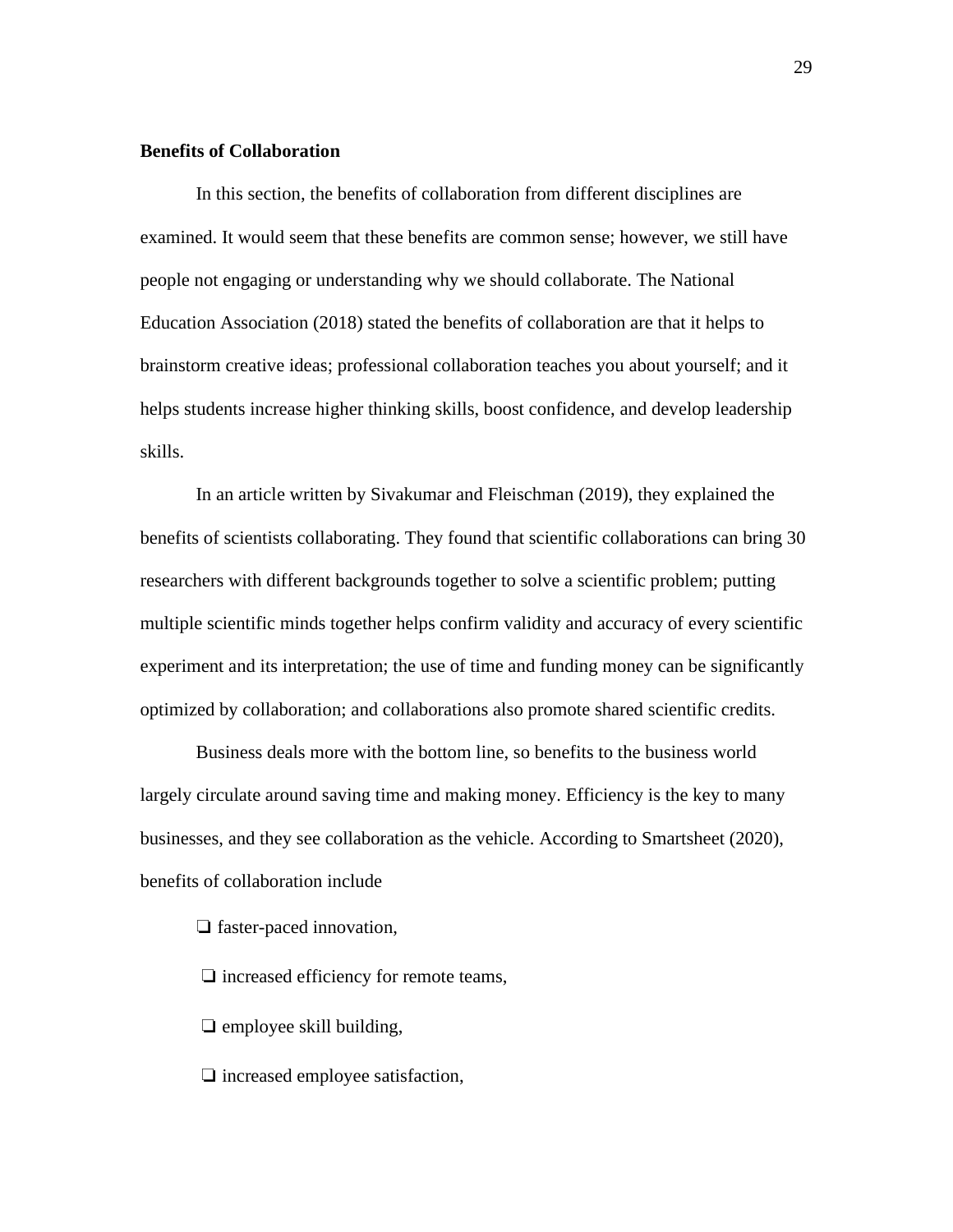❏ big picture view, and

❏ more satisfied customers

#### **Summary**

Through the research needed for this literature review, I saw collaboration is similar within different realms. From the definition, to the skills needed, and ending with the benefits, the similarity is obvious. With the definition, basically no matter how you define collaboration, it is people working together looking for a positive outcome. When building or improving skills, you have to set goals and communicate. However, the common thread with the benefits was related to the discipline; but in the end, all benefits seem to include efficiency. Like my consultancy project, I had to first define collaboration and improve the skills needed for collaboration, and then we saw the benefits of collaboration.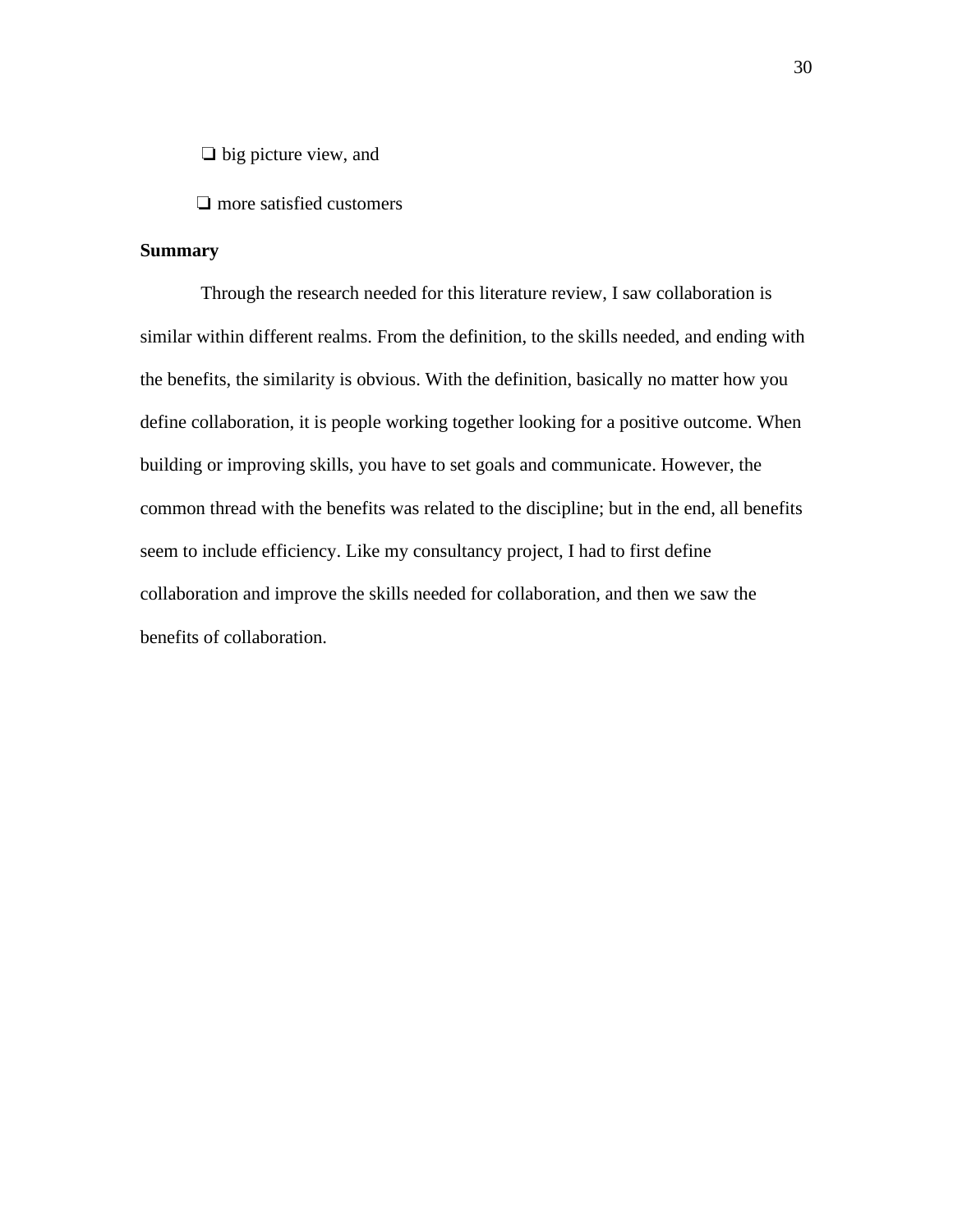#### **References**

- Association for Information and Image Management. (2020). *What is collaboration?* https://www.aiim.org/What-is-Collaboration
- EdTechReview. (2014, September 19). *What Does collaboration in education really mean?* EdTechReview. https://edtechreview.in/trends-insights/insights/1527 what-does-collaboration-in-education-really-mean
- Forbes. (2018, June 14). *Council post: Six ways to improve team collaboration and enhance productivity*. Forbes. https://www.forbes.com/sites/theyec/2018/06/14/six-ways-to-improve-teamcollaboration-and-enhance-productivity/
- Half, R. (2019, September 30). *5 ways to develop your workplace collaboration skills*. https://www.roberthalf.com/blog/salaries-and-skills/soft-skills-spotlightcollaboration
- International Journal of Nursing Studies. (2017, November 11). *Comparing interprofessional and interorganizational collaboration in healthcare: A systematic review of the qualitative research*. International Journal of Nursing Studies. https://www.sciencedirect.com/science/article/pii/S0020748917302559
- Kashyap, V. (2019, March 26). *How to improve teamwork and collaboration skills*. ProofHub. https://www.proofhub.com/articles/how-to-improve-teamwork-andcollaboration-skills
- National Education Association. (2018, November 8). *Benefits of collaboration*. NEA Today. http://neatoday.org/new-educators/benefits-of-collaboration/